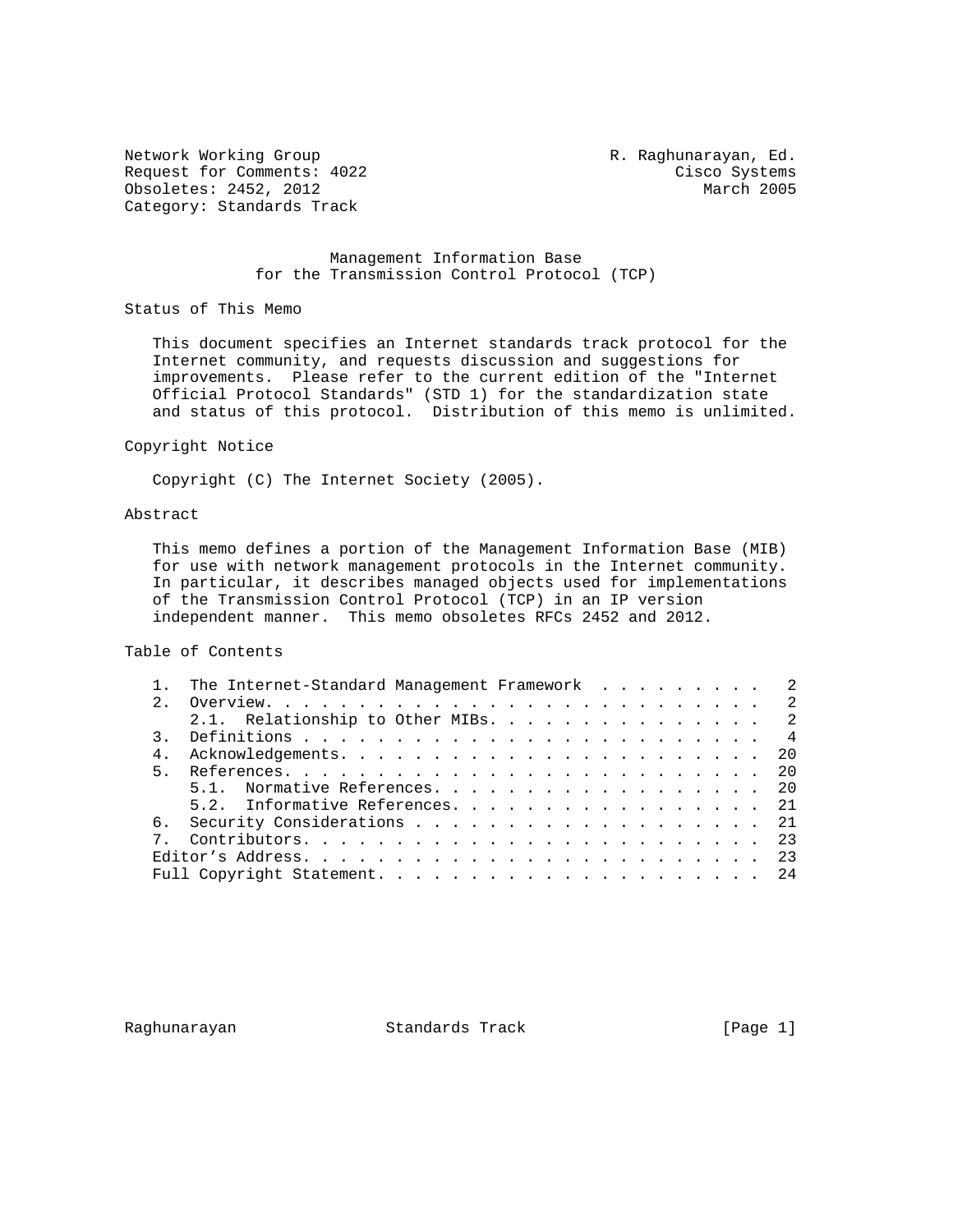1. The Internet-Standard Management Framework

 For a detailed overview of the documents that describe the current Internet-Standard Management Framework, please refer to section 7 of RFC 3410 [RFC3410].

 Managed objects are accessed via a virtual information store, termed the Management Information Base or MIB. MIB objects are generally accessed through the Simple Network Management Protocol (SNMP). Objects in the MIB are defined using the mechanisms defined in the Structure of Management Information (SMI). This memo specifies a MIB module that is compliant to the SMIv2, which is described in STD 58, RFC 2578 [RFC2578], STD 58, RFC 2579 [RFC2579] and STD 58, RFC 2580 [RFC2580].

2. Overview

 The current TCP-MIB defined in this memo consists of two tables and a group of scalars:

- The tcp group of scalars includes two sets of objects:
	- o Parameters of a TCP protocol engine. These include parameters such as the retransmission algorithm in use (e.g., vanj [VANJ]) and the retransmission timeout values.
	- o Statistics of a TCP protocol engine. These include counters for the number of active/passive opens, input/output segments, and errors. Discontinuities in the stats are identified identified via the sysUpTime object, defined in [RFC3418].
- The tcpConnectionTable provides access to status information for all TCP connections handled by a TCP protocol engine. In addition, the table reports identification of the operating system level processes that handle the TCP connections.
- The tcpListenerTable provides access to information about all TCP listening endpoints known by a TCP protocol engine. And as with the connection table, the tcpListenerTable also reports the identification of the operating system level processes that handle this listening TCP endpoint.
- 2.1. Relationship to Other MIBs

 This section discusses the relationship of this TCP-MIB module to other MIB modules.

Raghunarayan **Standards Track** 1999 [Page 2]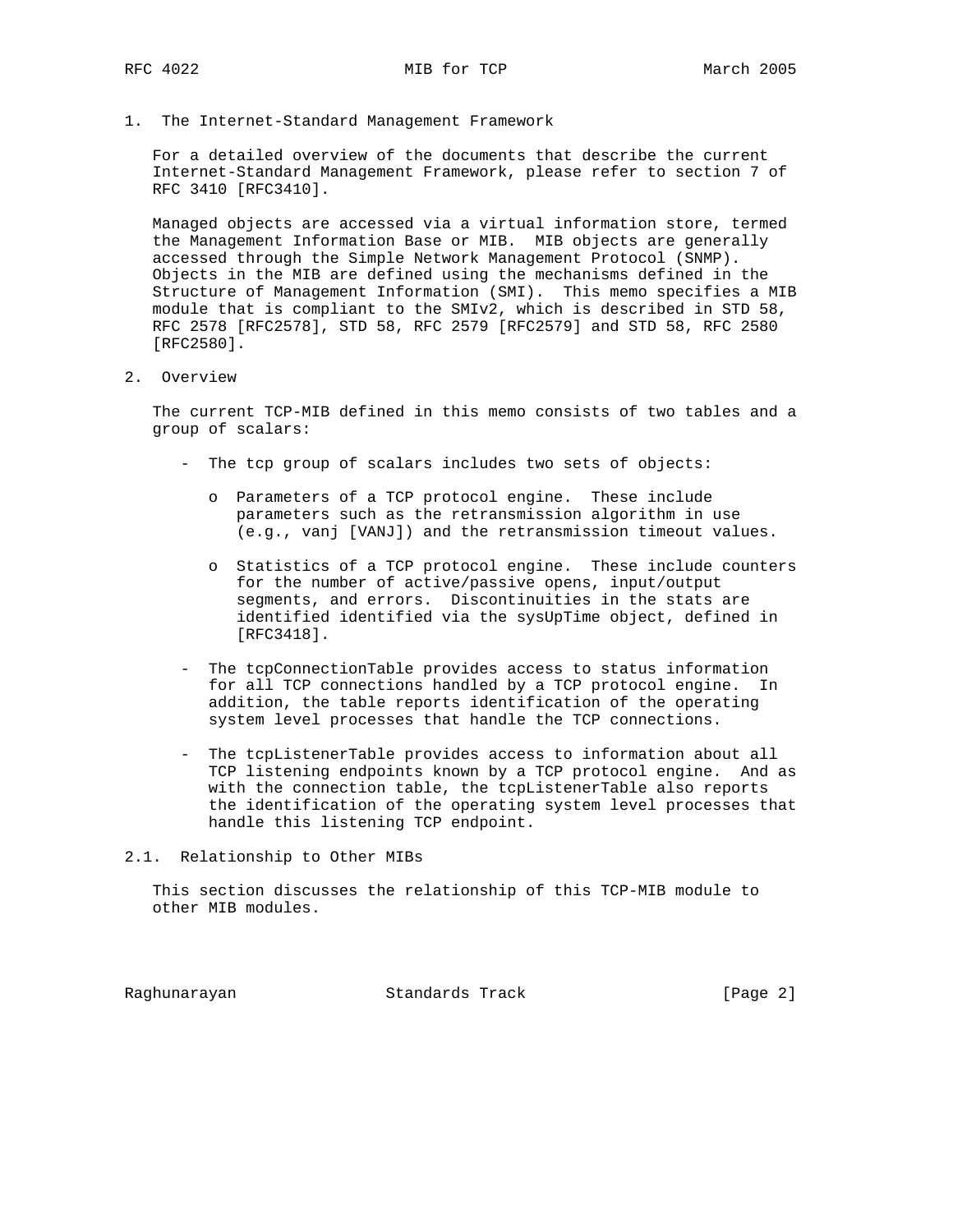# 2.1.1. Relationship to RFC1213-MIB

 TCP related MIB objects were originally defined as part of the RFC1213-MIB defined in RFC 1213 [RFC1213]. The TCP related objects of the RFC1213-MIB were later copied into a separate MIB module and published in RFC 2012 [RFC2012] in SMIv2 format.

 The previous versions of the TCP-MIB both defined the tcpConnTable, which has been deprecated basically for two reasons:

(1) The tcpConnTable only supports IPv4.

 The current approach in the IETF is to write IP version neutral MIBs, based on the InetAddressType and InetAddress constructs defined in [RFC4001], rather than to have different definitions for various version of IP. This reduces the amount of overhead when new objects are introduced, as there is only one place to add them. Hence, the approach taken in [RFC2452], of having separate tables, is not continued.

(2) The tcpConnTable mixes listening endpoints with connections.

 It turns out that connections tend to have a different behaviour and management access pattern than listening endpoints. Therefore, splitting the original tcpConnTable into two tables allows for the addition of specific status and statistics objects for listening endpoints and connections.

2.1.2. Relationship to IPV6-TCP-MIB

 The IPV6-TCP-MIB defined in RFC 2452 has been moved to Historic status because the approach of having separate IP version specific tables is not followed anymore. Implementation of RFC 2452 is no longer suggested.

2.1.3. Relationship to HOST-RESOURCES-MIB and SYSAPPL-MIB

 The tcpConnectionTable and the tcpListenerTable report the identification of the operating system level process that handles a connection or a listening endpoint. The value is reported as an Unsigned32, which is expected to be the same as the hrSWRunIndex of the HOST-RESOURCES-MIB [RFC2790] (if the value is smaller than 2147483647) or the sysApplElmtRunIndex of the SYSAPPL-MIB [RFC2287]. This allows management applications to identify the TCP connections that belong to an operating system level process, which has proven to be valuable in operational environments.

Raghunarayan Standards Track [Page 3]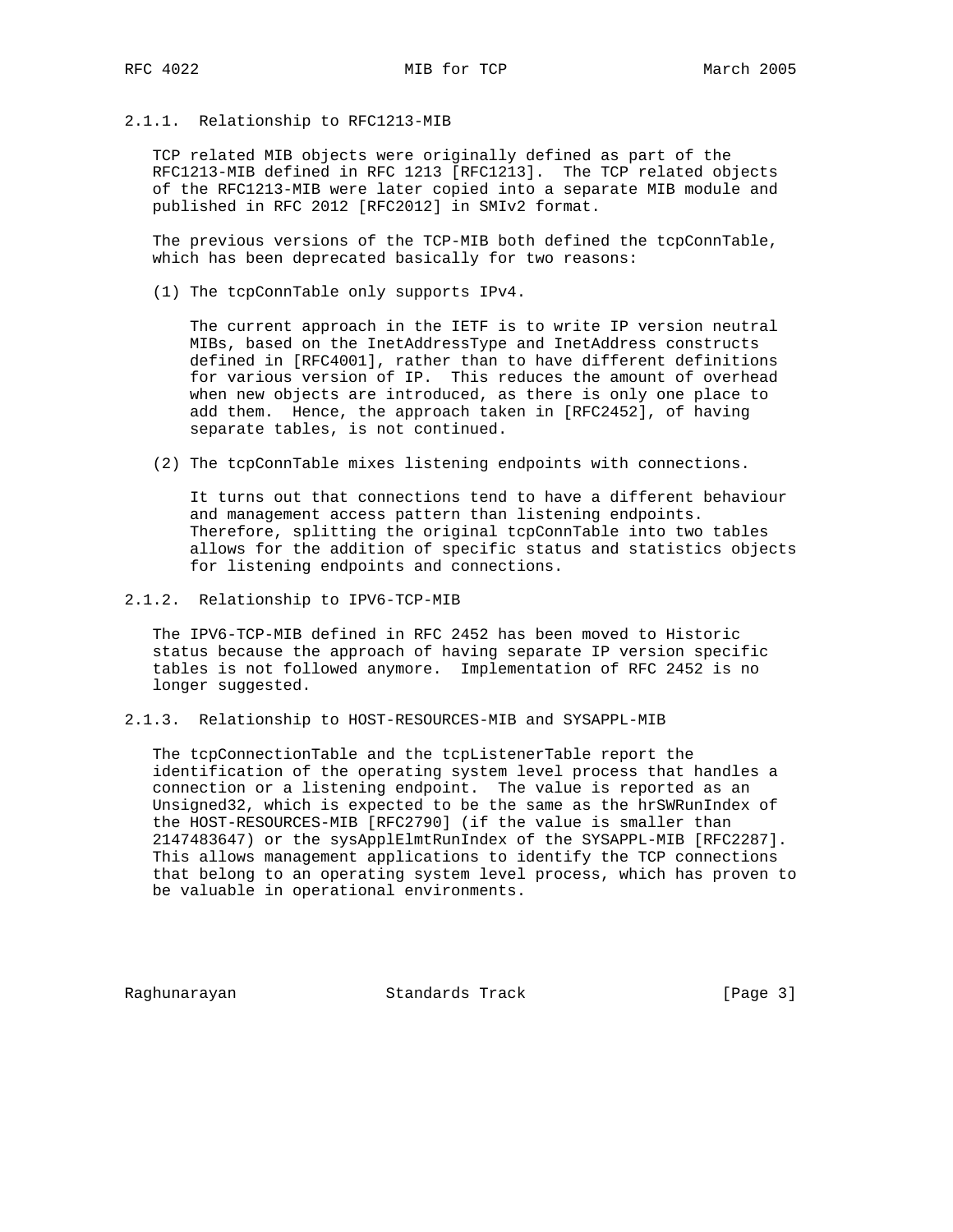3. Definitions TCP-MIB DEFINITIONS ::= BEGIN IMPORTS MODULE-IDENTITY, OBJECT-TYPE, Integer32, Unsigned32, Gauge32, Counter32, Counter64, IpAddress, mib-2 FROM SNMPv2-SMI MODULE-COMPLIANCE, OBJECT-GROUP FROM SNMPv2-CONF InetAddress, InetAddressType, InetPortNumber FROM INET-ADDRESS-MIB; tcpMIB MODULE-IDENTITY LAST-UPDATED "200502180000Z" -- 18 February 2005 ORGANIZATION "IETF IPv6 MIB Revision Team http://www.ietf.org/html.charters/ipv6-charter.html" CONTACT-INFO "Rajiv Raghunarayan (editor) Cisco Systems Inc. 170 West Tasman Drive San Jose, CA 95134 Phone: +1 408 853 9612 Email: <raraghun@cisco.com> Send comments to <ipv6@ietf.org>" DESCRIPTION "The MIB module for managing TCP implementations. Copyright (C) The Internet Society (2005). This version of this MIB module is a part of RFC 4022; see the RFC itself for full legal notices." REVISION "200502180000Z" -- 18 February 2005 DESCRIPTION "IP version neutral revision, published as RFC 4022." REVISION "9411010000Z" DESCRIPTION "Initial SMIv2 version, published as RFC 2012." REVISION "9103310000Z" DESCRIPTION "The initial revision of this MIB module was part of MIB-II."  $::=$  { mib-2 49 } -- the TCP base variables group

Raghunarayan **Standards Track** 1986 [Page 4]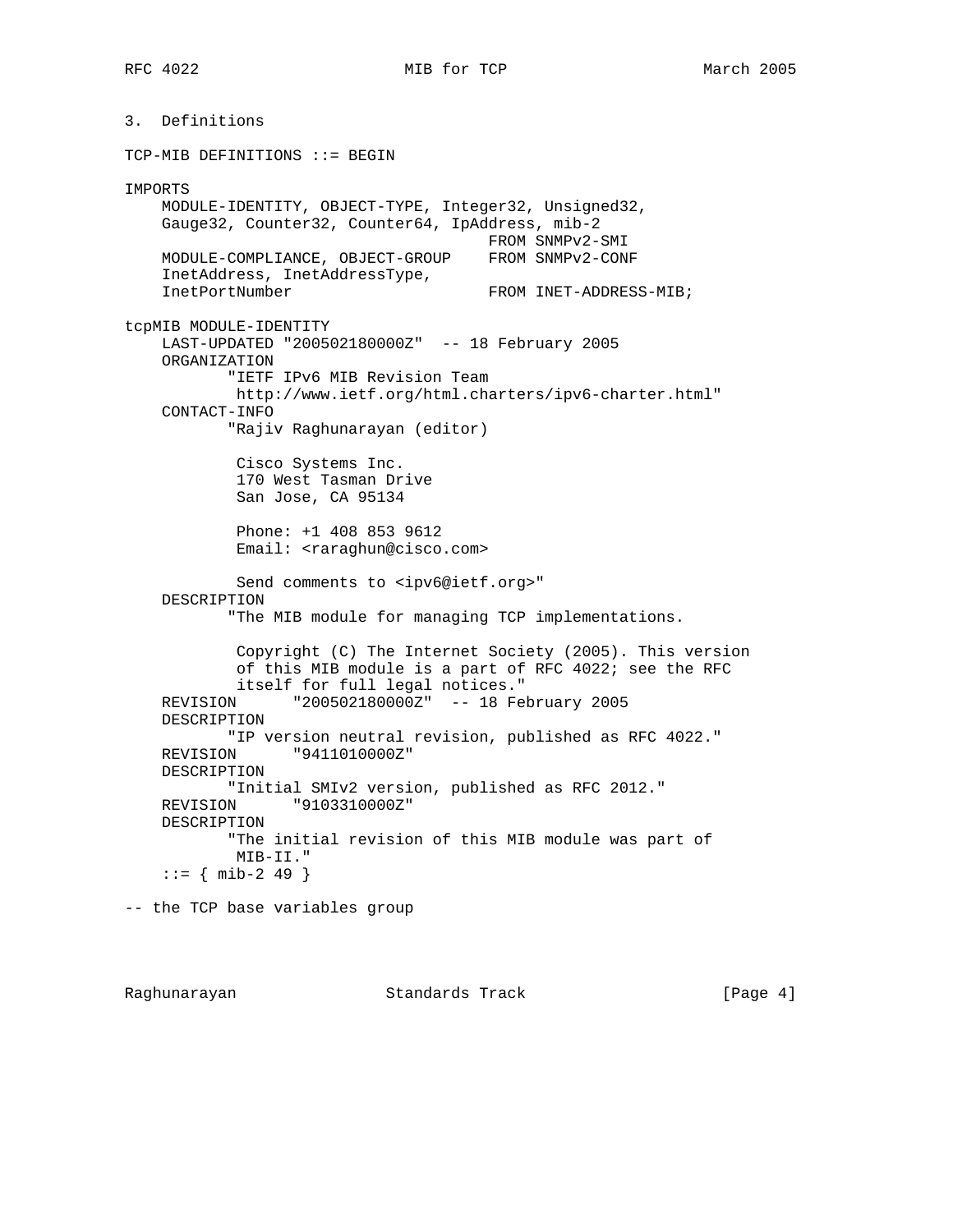```
tcp OBJECT IDENTIFIER := \{ \text{min-2 6 } \}-- Scalars
tcpRtoAlgorithm OBJECT-TYPE
    SYNTAX INTEGER {
                   other(1), --- none of the following
                    constant(2), -- a constant rto
 rsre(3), -- MIL-STD-1778, Appendix B
vanj(4),  -- Van Jacobson's algorithm
                    rfc2988(5) -- RFC 2988
 }
    MAX-ACCESS read-only
    STATUS current
    DESCRIPTION
           "The algorithm used to determine the timeout value used for
            retransmitting unacknowledged octets."
   ::= \{ \text{top } 1 \}tcpRtoMin OBJECT-TYPE
    SYNTAX Integer32 (0..2147483647)
    UNITS "milliseconds"
    MAX-ACCESS read-only
    STATUS current
    DESCRIPTION
           "The minimum value permitted by a TCP implementation for
            the retransmission timeout, measured in milliseconds.
            More refined semantics for objects of this type depend
            on the algorithm used to determine the retransmission
            timeout; in particular, the IETF standard algorithm
            rfc2988(5) provides a minimum value."
    ::= \{ \text{top } 2 \}tcpRtoMax OBJECT-TYPE
    SYNTAX Integer32 (0..2147483647)
    UNITS "milliseconds"
    MAX-ACCESS read-only
    STATUS current
    DESCRIPTION
           "The maximum value permitted by a TCP implementation for
            the retransmission timeout, measured in milliseconds.
            More refined semantics for objects of this type depend
            on the algorithm used to determine the retransmission
            timeout; in particular, the IETF standard algorithm
            rfc2988(5) provides an upper bound (as part of an
            adaptive backoff algorithm)."
    ::= \{ \text{top } 3 \}
```
Raghunarayan Standards Track [Page 5]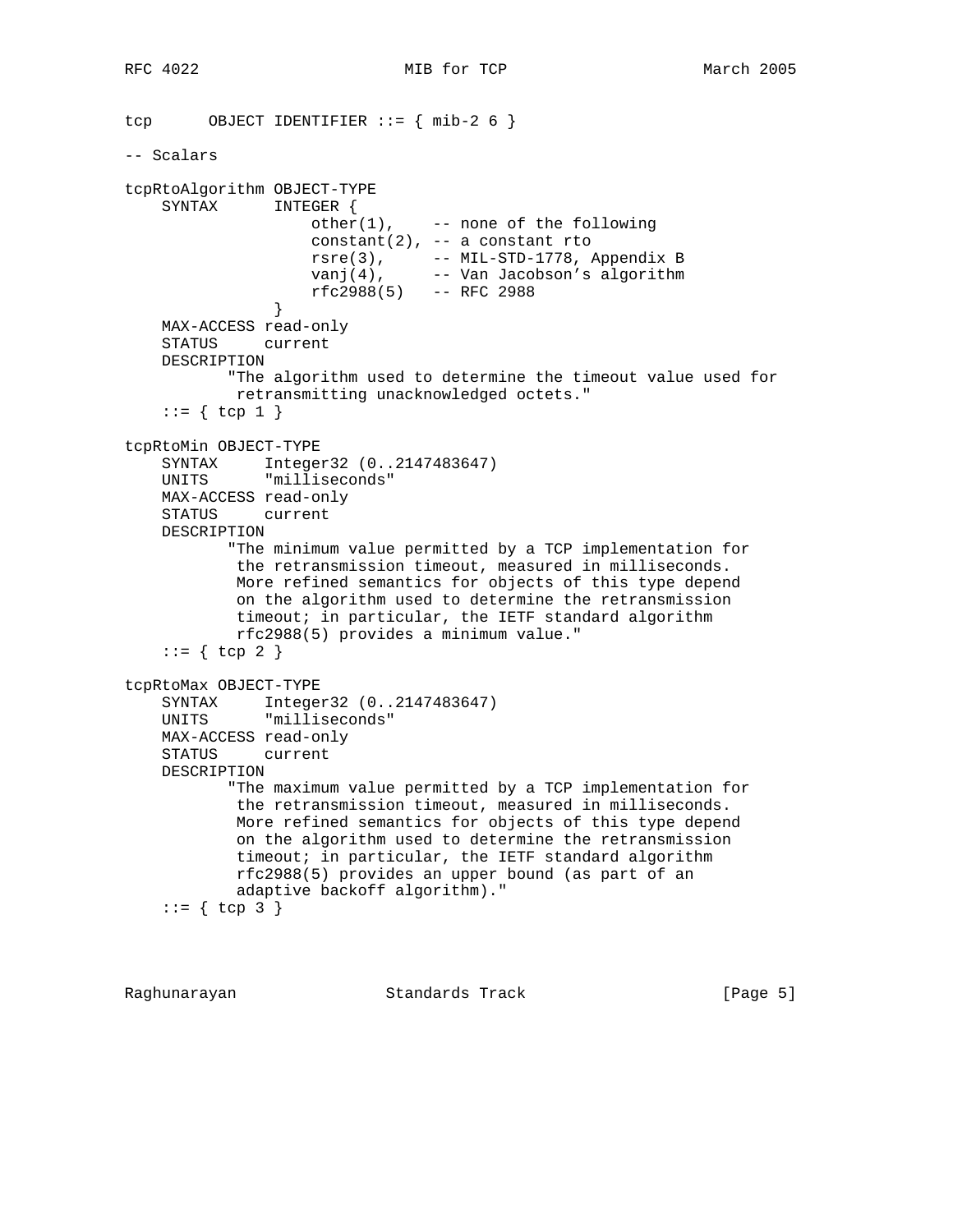```
tcpMaxConn OBJECT-TYPE
     SYNTAX Integer32 (-1 | 0..2147483647)
    MAX-ACCESS read-only
     STATUS current
    DESCRIPTION
            "The limit on the total number of TCP connections the entity
            can support. In entities where the maximum number of
            connections is dynamic, this object should contain the
            value -1."
    ::= \{ \text{top } 4 \}tcpActiveOpens OBJECT-TYPE
     SYNTAX Counter32
    MAX-ACCESS read-only
    STATUS current
    DESCRIPTION
            "The number of times that TCP connections have made a direct
            transition to the SYN-SENT state from the CLOSED state.
            Discontinuities in the value of this counter are
            indicated via discontinuities in the value of sysUpTime."
    ::= \{ \text{top } 5 \}tcpPassiveOpens OBJECT-TYPE
     SYNTAX Counter32
    MAX-ACCESS read-only
    STATUS current
    DESCRIPTION
            "The number of times TCP connections have made a direct
            transition to the SYN-RCVD state from the LISTEN state.
            Discontinuities in the value of this counter are
            indicated via discontinuities in the value of sysUpTime."
    ::= \{ \text{tcp } 6 \}tcpAttemptFails OBJECT-TYPE
     SYNTAX Counter32
    MAX-ACCESS read-only
    STATUS current
    DESCRIPTION
            "The number of times that TCP connections have made a direct
            transition to the CLOSED state from either the SYN-SENT
            state or the SYN-RCVD state, plus the number of times that
            TCP connections have made a direct transition to the
            LISTEN state from the SYN-RCVD state.
            Discontinuities in the value of this counter are
            indicated via discontinuities in the value of sysUpTime."
Raghunarayan Standards Track [Page 6]
```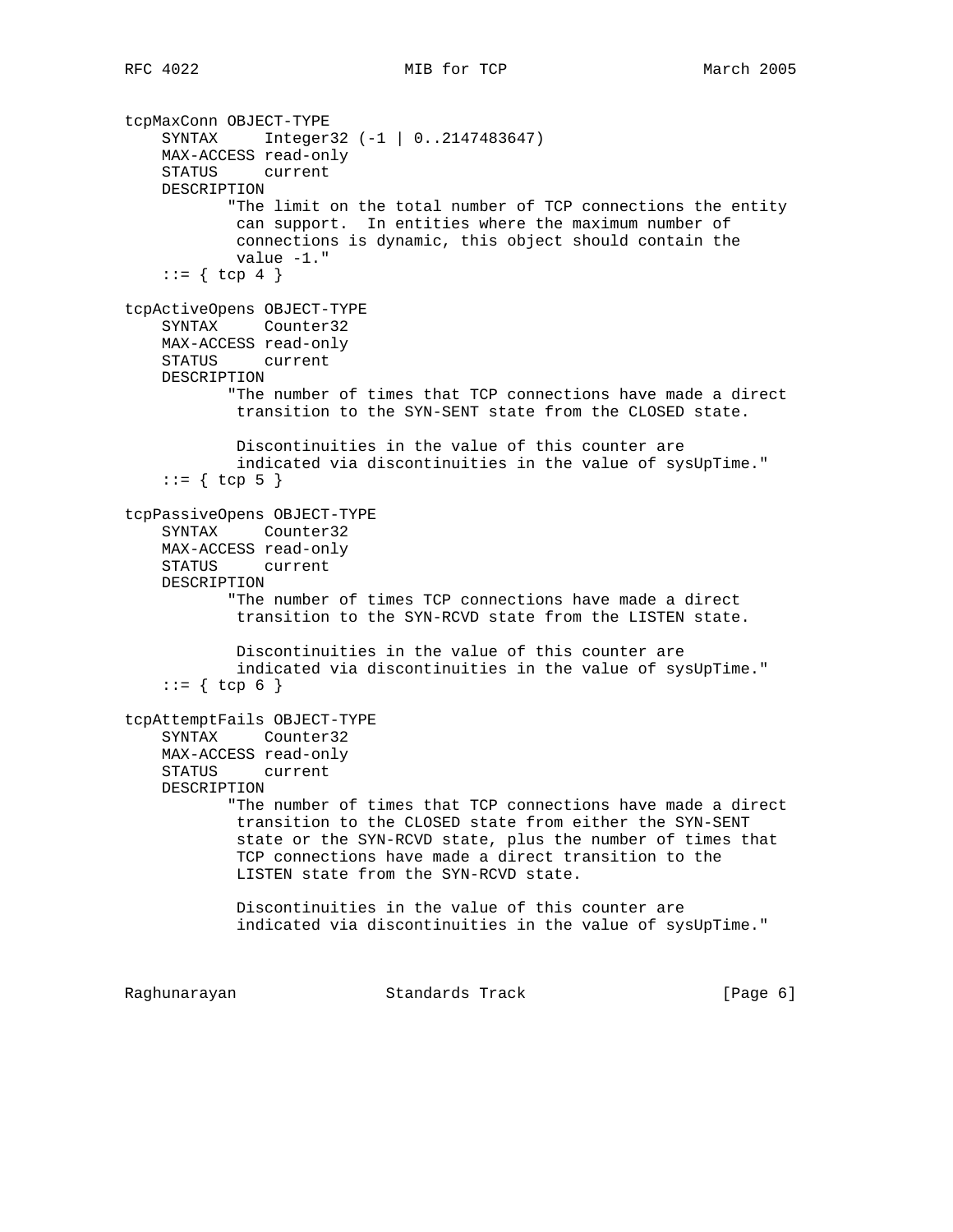::= { tcp 7 } tcpEstabResets OBJECT-TYPE SYNTAX Counter32 MAX-ACCESS read-only STATUS current DESCRIPTION "The number of times that TCP connections have made a direct transition to the CLOSED state from either the ESTABLISHED state or the CLOSE-WAIT state. Discontinuities in the value of this counter are indicated via discontinuities in the value of sysUpTime."  $::= \{ \text{top } 8 \}$ tcpCurrEstab OBJECT-TYPE SYNTAX Gauge32 MAX-ACCESS read-only STATUS current DESCRIPTION "The number of TCP connections for which the current state is either ESTABLISHED or CLOSE-WAIT." ::= { tcp 9 } tcpInSegs OBJECT-TYPE SYNTAX Counter32 MAX-ACCESS read-only STATUS current DESCRIPTION "The total number of segments received, including those received in error. This count includes segments received on currently established connections. Discontinuities in the value of this counter are indicated via discontinuities in the value of sysUpTime."  $::=$  { tcp 10 } tcpOutSegs OBJECT-TYPE SYNTAX Counter32 MAX-ACCESS read-only STATUS current DESCRIPTION "The total number of segments sent, including those on current connections but excluding those containing only retransmitted octets. Discontinuities in the value of this counter are indicated via discontinuities in the value of sysUpTime."

Raghunarayan Standards Track [Page 7]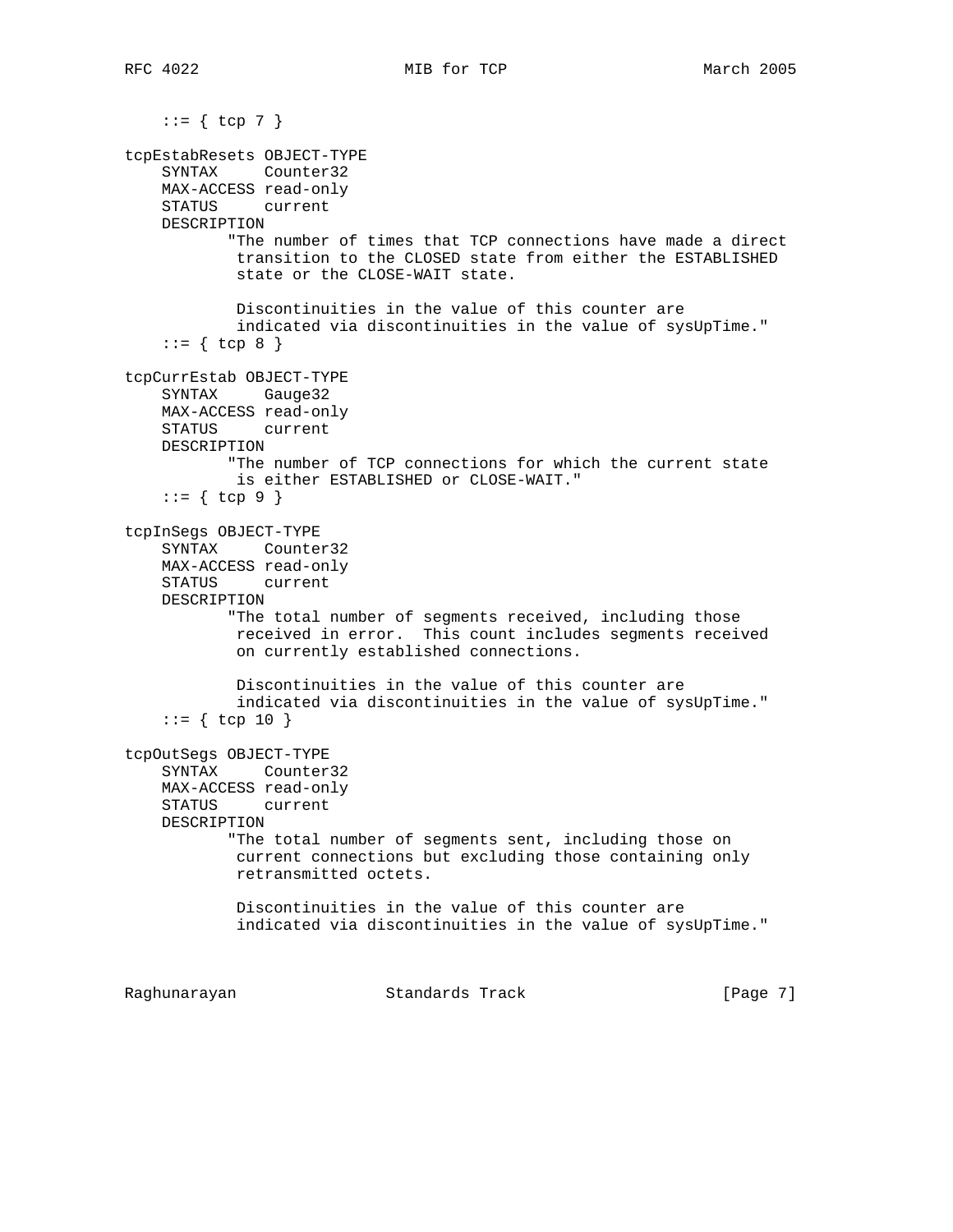$::= \{ \text{top } 11 \}$ tcpRetransSegs OBJECT-TYPE SYNTAX Counter32 MAX-ACCESS read-only STATUS current DESCRIPTION "The total number of segments retransmitted; that is, the number of TCP segments transmitted containing one or more previously transmitted octets. Discontinuities in the value of this counter are indicated via discontinuities in the value of sysUpTime."  $::=$  { tcp 12 } tcpInErrs OBJECT-TYPE SYNTAX Counter32 MAX-ACCESS read-only STATUS current DESCRIPTION "The total number of segments received in error (e.g., bad TCP checksums). Discontinuities in the value of this counter are indicated via discontinuities in the value of sysUpTime."  $::=$  { tcp 14 } tcpOutRsts OBJECT-TYPE SYNTAX Counter32 MAX-ACCESS read-only STATUS current DESCRIPTION "The number of TCP segments sent containing the RST flag. Discontinuities in the value of this counter are indicated via discontinuities in the value of sysUpTime."  $::= \{ \text{top } 15 \}$  $--$  { tcp 16 } was used to represent the ipv6TcpConnTable in RFC 2452, -- which has since been obsoleted. It MUST not be used. tcpHCInSegs OBJECT-TYPE SYNTAX Counter64 MAX-ACCESS read-only STATUS current DESCRIPTION "The total number of segments received, including those received in error. This count includes segments received Raghunarayan Standards Track [Page 8]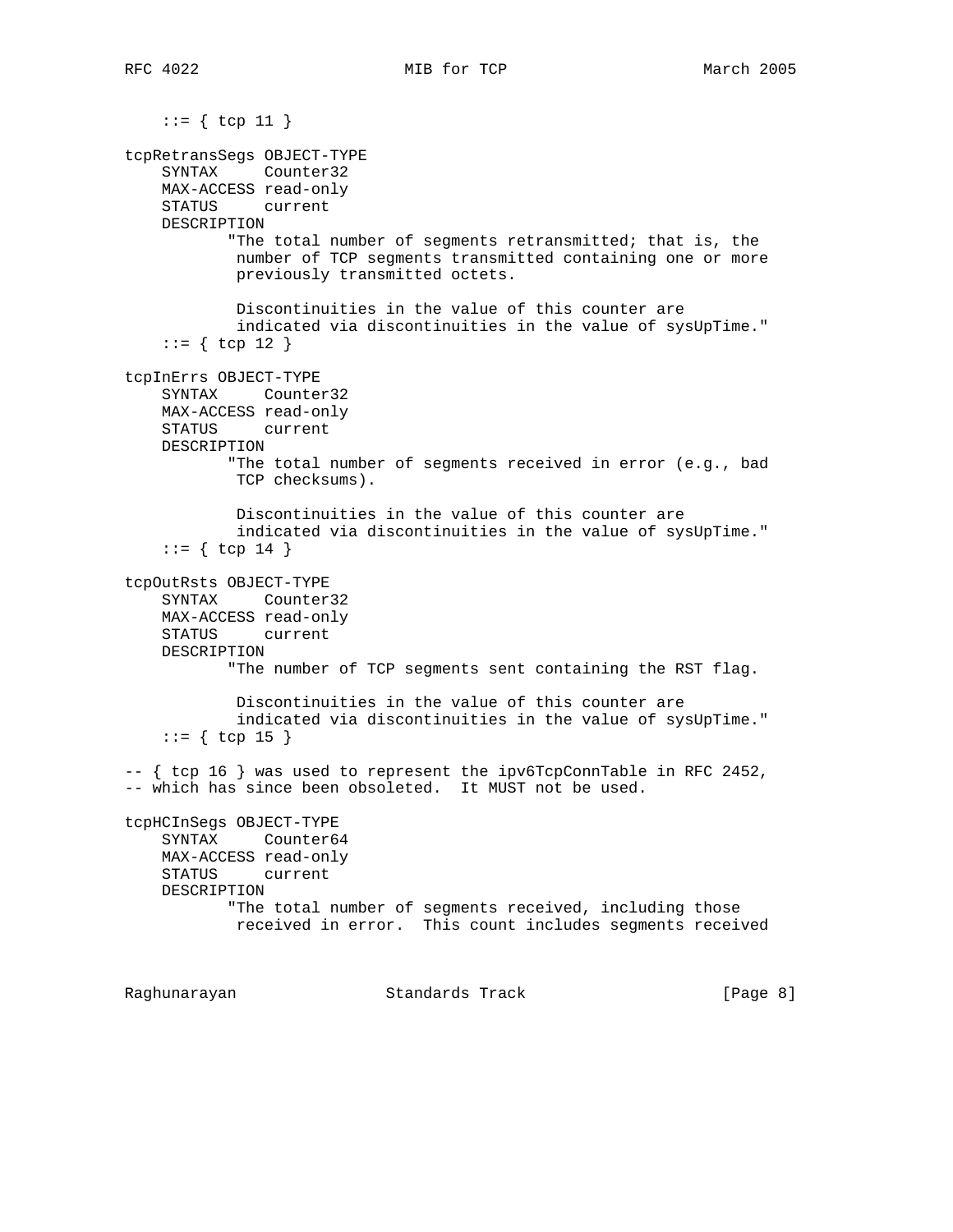on currently established connections. This object is the 64-bit equivalent of tcpInSegs. Discontinuities in the value of this counter are indicated via discontinuities in the value of sysUpTime."  $::=$  { tcp 17 } tcpHCOutSegs OBJECT-TYPE SYNTAX Counter64 MAX-ACCESS read-only STATUS current DESCRIPTION "The total number of segments sent, including those on current connections but excluding those containing only retransmitted octets. This object is the 64-bit equivalent of tcpOutSegs. Discontinuities in the value of this counter are indicated via discontinuities in the value of sysUpTime."  $::=$  { tcp 18 } -- The TCP Connection table tcpConnectionTable OBJECT-TYPE SYNTAX SEQUENCE OF TcpConnectionEntry MAX-ACCESS not-accessible STATUS current DESCRIPTION "A table containing information about existing TCP connections. Note that unlike earlier TCP MIBs, there is a separate table for connections in the LISTEN state."  $::=$  { tcp 19 } tcpConnectionEntry OBJECT-TYPE SYNTAX TcpConnectionEntry MAX-ACCESS not-accessible STATUS current DESCRIPTION "A conceptual row of the tcpConnectionTable containing information about a particular current TCP connection. Each row of this table is transient in that it ceases to exist when (or soon after) the connection makes the transition to the CLOSED state." INDEX { tcpConnectionLocalAddressType, tcpConnectionLocalAddress, tcpConnectionLocalPort, tcpConnectionRemAddressType,

Raghunarayan Standards Track [Page 9]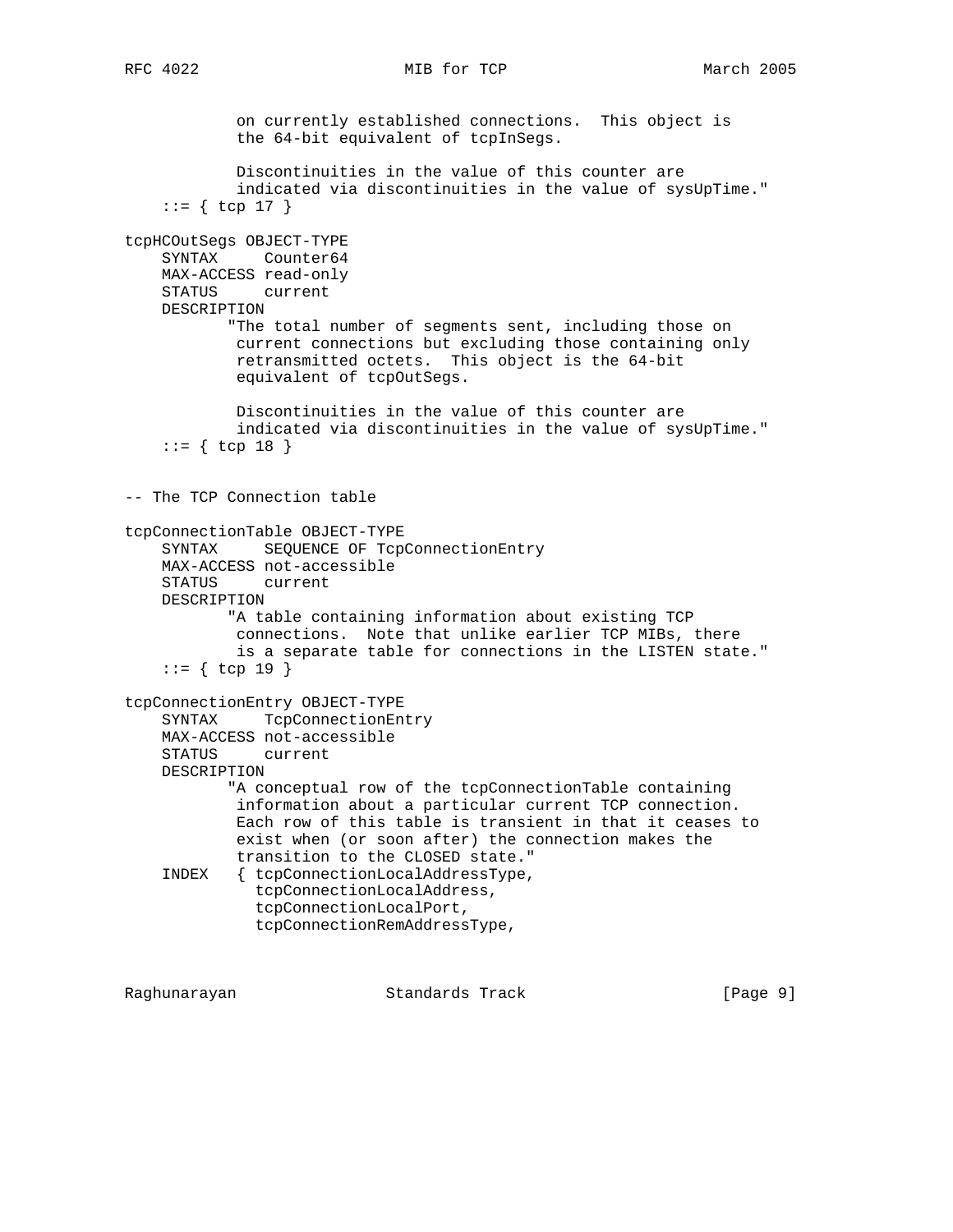```
 tcpConnectionRemAddress,
              tcpConnectionRemPort }
    ::= { tcpConnectionTable 1 }
TcpConnectionEntry ::= SEQUENCE {
        tcpConnectionLocalAddressType InetAddressType,
 tcpConnectionLocalAddress InetAddress,
 tcpConnectionLocalPort InetPortNumber,
 tcpConnectionRemAddressType InetAddressType,
tcpConnectionRemAddress InetAddress,
tcpConnectionRemPort InetPortNumber,
tcpConnectionState INTEGER,
        tcpConnectionProcess Unsigned32
    }
tcpConnectionLocalAddressType OBJECT-TYPE
    SYNTAX InetAddressType
    MAX-ACCESS not-accessible
    STATUS current
    DESCRIPTION
           "The address type of tcpConnectionLocalAddress."
    ::= { tcpConnectionEntry 1 }
tcpConnectionLocalAddress OBJECT-TYPE
    SYNTAX InetAddress
    MAX-ACCESS not-accessible
    STATUS current
    DESCRIPTION
           "The local IP address for this TCP connection. The type
            of this address is determined by the value of
            tcpConnectionLocalAddressType.
            As this object is used in the index for the
            tcpConnectionTable, implementors should be
            careful not to create entries that would result in OIDs
            with more than 128 subidentifiers; otherwise the information
            cannot be accessed by using SNMPv1, SNMPv2c, or SNMPv3."
    ::= { tcpConnectionEntry 2 }
tcpConnectionLocalPort OBJECT-TYPE
    SYNTAX InetPortNumber
    MAX-ACCESS not-accessible
    STATUS current
    DESCRIPTION
           "The local port number for this TCP connection."
    ::= { tcpConnectionEntry 3 }
tcpConnectionRemAddressType OBJECT-TYPE
```
Raghunarayan **Standards Track** [Page 10]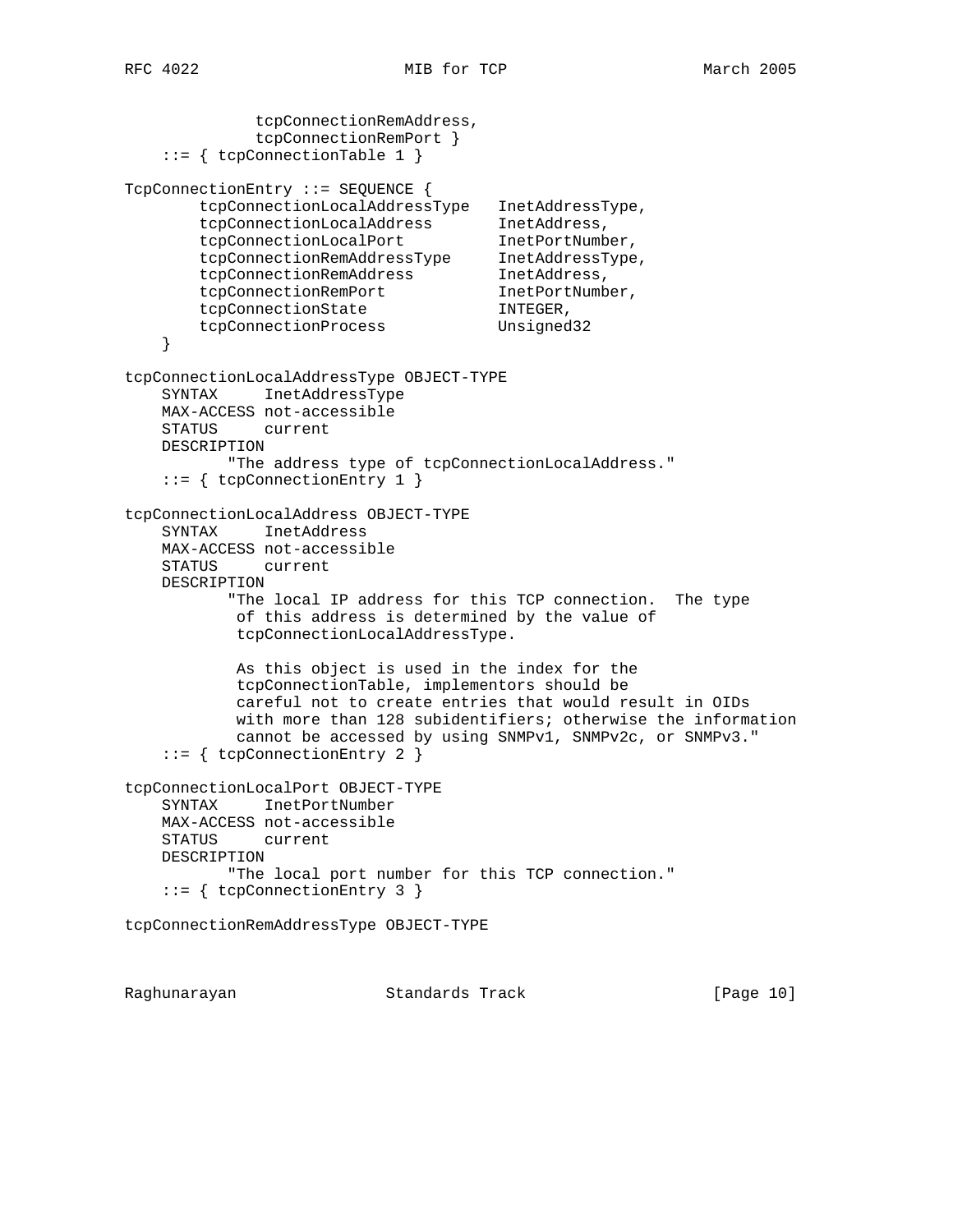```
 SYNTAX InetAddressType
    MAX-ACCESS not-accessible
    STATUS current
    DESCRIPTION
            "The address type of tcpConnectionRemAddress."
     ::= { tcpConnectionEntry 4 }
tcpConnectionRemAddress OBJECT-TYPE
     SYNTAX InetAddress
    MAX-ACCESS not-accessible
    STATUS current
    DESCRIPTION
            "The remote IP address for this TCP connection. The type
            of this address is determined by the value of
             tcpConnectionRemAddressType.
            As this object is used in the index for the
             tcpConnectionTable, implementors should be
            careful not to create entries that would result in OIDs
            with more than 128 subidentifiers; otherwise the information
            cannot be accessed by using SNMPv1, SNMPv2c, or SNMPv3."
     ::= { tcpConnectionEntry 5 }
tcpConnectionRemPort OBJECT-TYPE
     SYNTAX InetPortNumber
    MAX-ACCESS not-accessible
    STATUS current
    DESCRIPTION
            "The remote port number for this TCP connection."
     ::= { tcpConnectionEntry 6 }
tcpConnectionState OBJECT-TYPE
    SYNTAX INTEGER {
                     closed(1),
                     listen(2),
                     synSent(3),
                     synReceived(4),
                     established(5),
                     finWait1(6),
                     finWait2(7),
                     closeWait(8),
                     lastAck(9),
                    closing(10),
                    timeWait(11),
               deleteTCB(12)<br>}
 }
    MAX-ACCESS read-write
    STATUS current
```
Raghunarayan **Standards Track** [Page 11]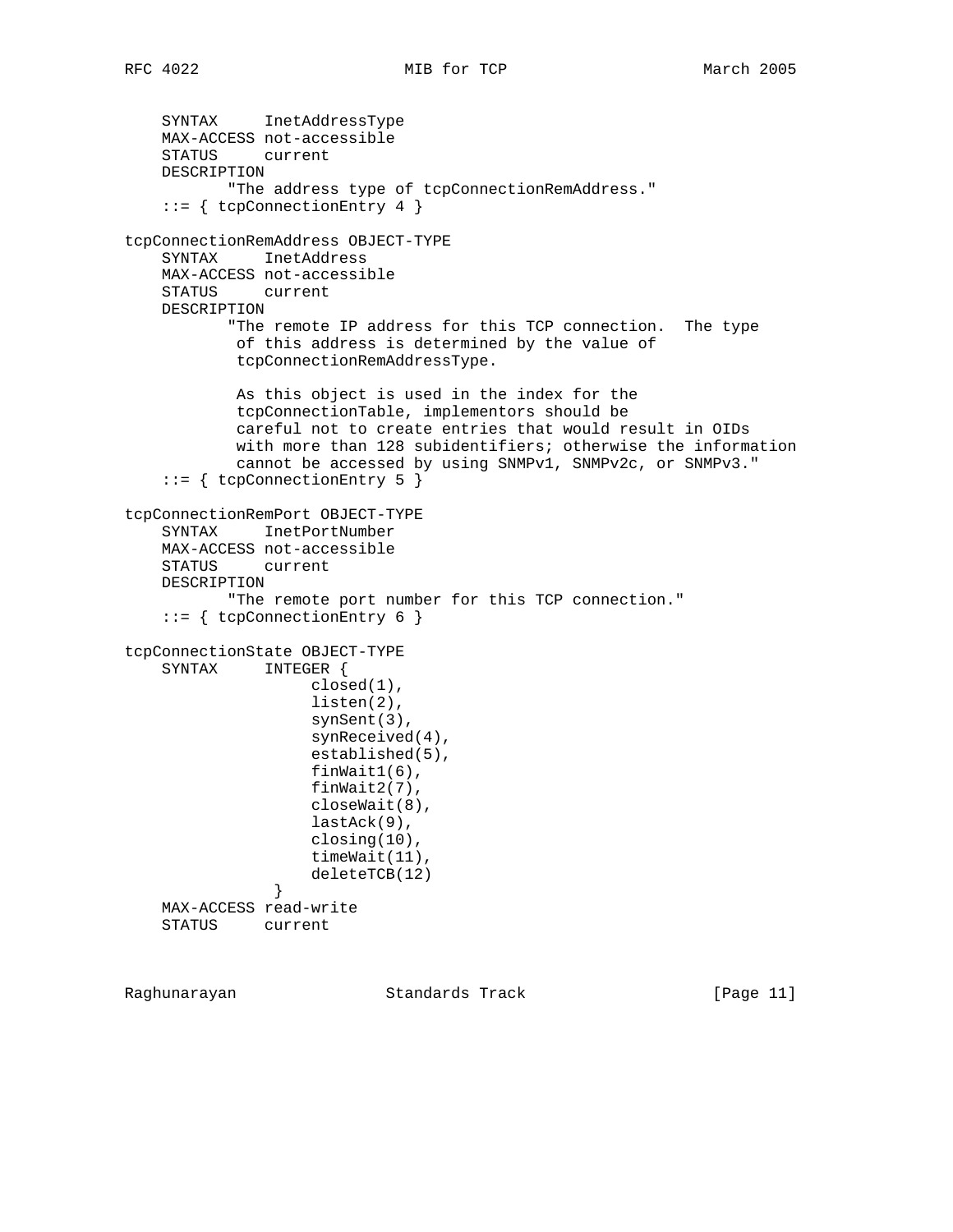DESCRIPTION

"The state of this TCP connection.

 The value listen(2) is included only for parallelism to the old tcpConnTable and should not be used. A connection in LISTEN state should be present in the tcpListenerTable.

 The only value that may be set by a management station is  $deleteTCB(12)$ . Accordingly, it is appropriate for an agent to return a 'badValue' response if a management station attempts to set this object to any other value.

 If a management station sets this object to the value deleteTCB(12), then the TCB (as defined in [RFC793]) of the corresponding connection on the managed node is deleted, resulting in immediate termination of the connection.

 As an implementation-specific option, a RST segment may be sent from the managed node to the other TCP endpoint (note, however, that RST segments are not sent reliably)." ::= { tcpConnectionEntry 7 }

```
tcpConnectionProcess OBJECT-TYPE
```
 SYNTAX Unsigned32 MAX-ACCESS read-only STATUS current

DESCRIPTION

 "The system's process ID for the process associated with this connection, or zero if there is no such process. This value is expected to be the same as HOST-RESOURCES-MIB:: hrSWRunIndex or SYSAPPL-MIB::sysApplElmtRunIndex for some row in the appropriate tables."

```
 ::= { tcpConnectionEntry 8 }
```
-- The TCP Listener table

tcpListenerTable OBJECT-TYPE SYNTAX SEQUENCE OF TcpListenerEntry MAX-ACCESS not-accessible STATUS current DESCRIPTION "A table containing information about TCP listeners. A listening application can be represented in three possible ways:

> 1. An application that is willing to accept both IPv4 and IPv6 datagrams is represented by

Raghunarayan **Standards Track** [Page 12]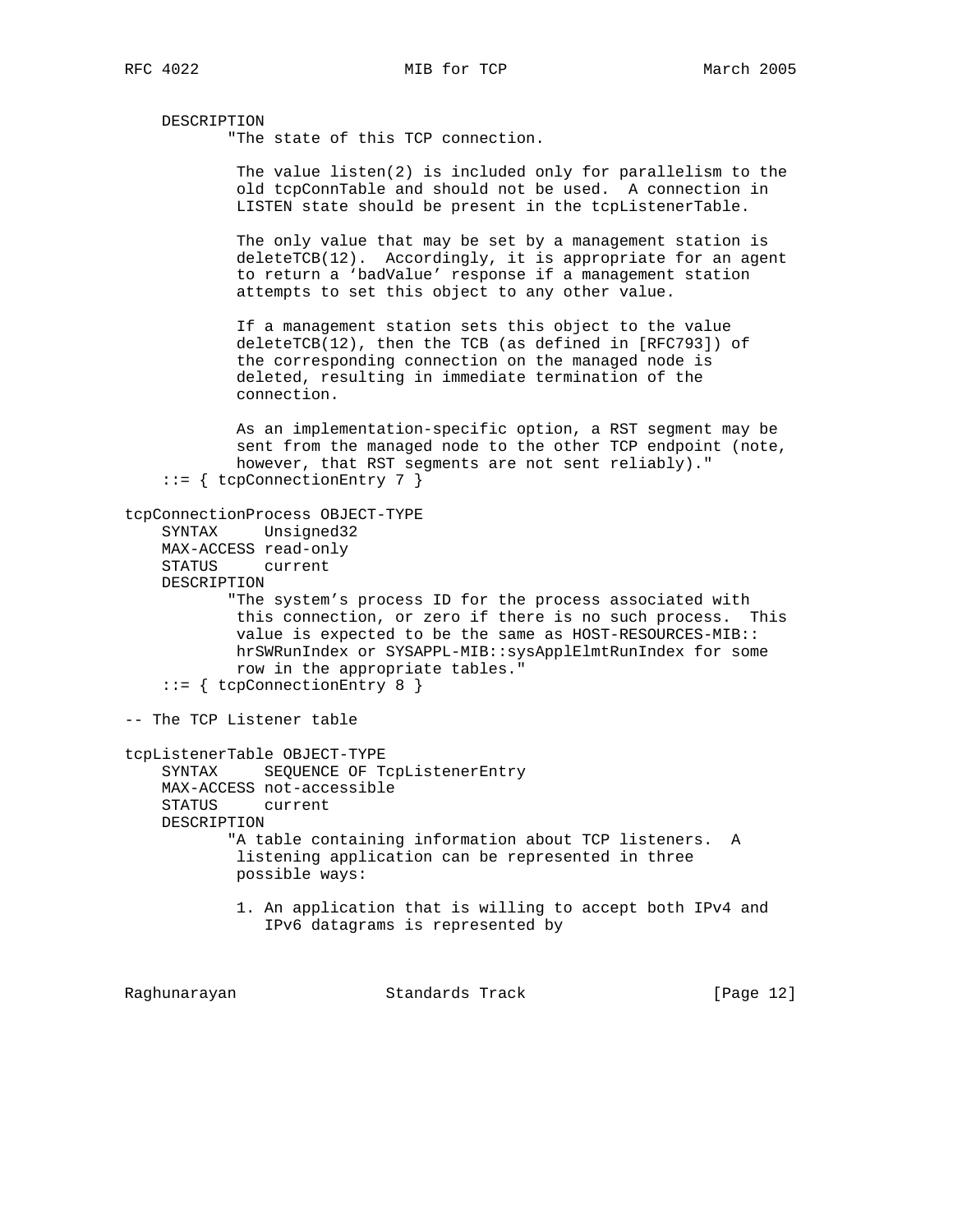RFC 4022 MIB for TCP March 2005

 a tcpListenerLocalAddressType of unknown (0) and a tcpListenerLocalAddress of ''h (a zero-length octet-string).

 2. An application that is willing to accept only IPv4 or IPv6 datagrams is represented by a tcpListenerLocalAddressType of the appropriate address type and a tcpListenerLocalAddress of '0.0.0.0' or '::' respectively.

 3. An application that is listening for data destined only to a specific IP address, but from any remote system, is represented by a tcpListenerLocalAddressType of an appropriate address type, with tcpListenerLocalAddress as the specific local address.

 NOTE: The address type in this table represents the address type used for the communication, irrespective of the higher-layer abstraction. For example, an application using IPv6 'sockets' to communicate via IPv4 between ::ffff:10.0.0.1 and ::ffff:10.0.0.2 would use InetAddressType ipv4(1))."  $::=$  { tcp 20 }

```
tcpListenerEntry OBJECT-TYPE
    SYNTAX TcpListenerEntry
    MAX-ACCESS not-accessible
    STATUS current
    DESCRIPTION
           "A conceptual row of the tcpListenerTable containing
           information about a particular TCP listener."
    INDEX { tcpListenerLocalAddressType,
             tcpListenerLocalAddress,
             tcpListenerLocalPort }
    ::= { tcpListenerTable 1 }
TcpListenerEntry ::= SEQUENCE {
 tcpListenerLocalAddressType InetAddressType,
tcpListenerLocalAddress 1netAddress,
tcpListenerLocalPort 1netPortNumber,
        tcpListenerProcess Unsigned32
    }
tcpListenerLocalAddressType OBJECT-TYPE
    SYNTAX InetAddressType
```
Raghunarayan Standards Track [Page 13]

MAX-ACCESS not-accessible

STATUS current

DESCRIPTION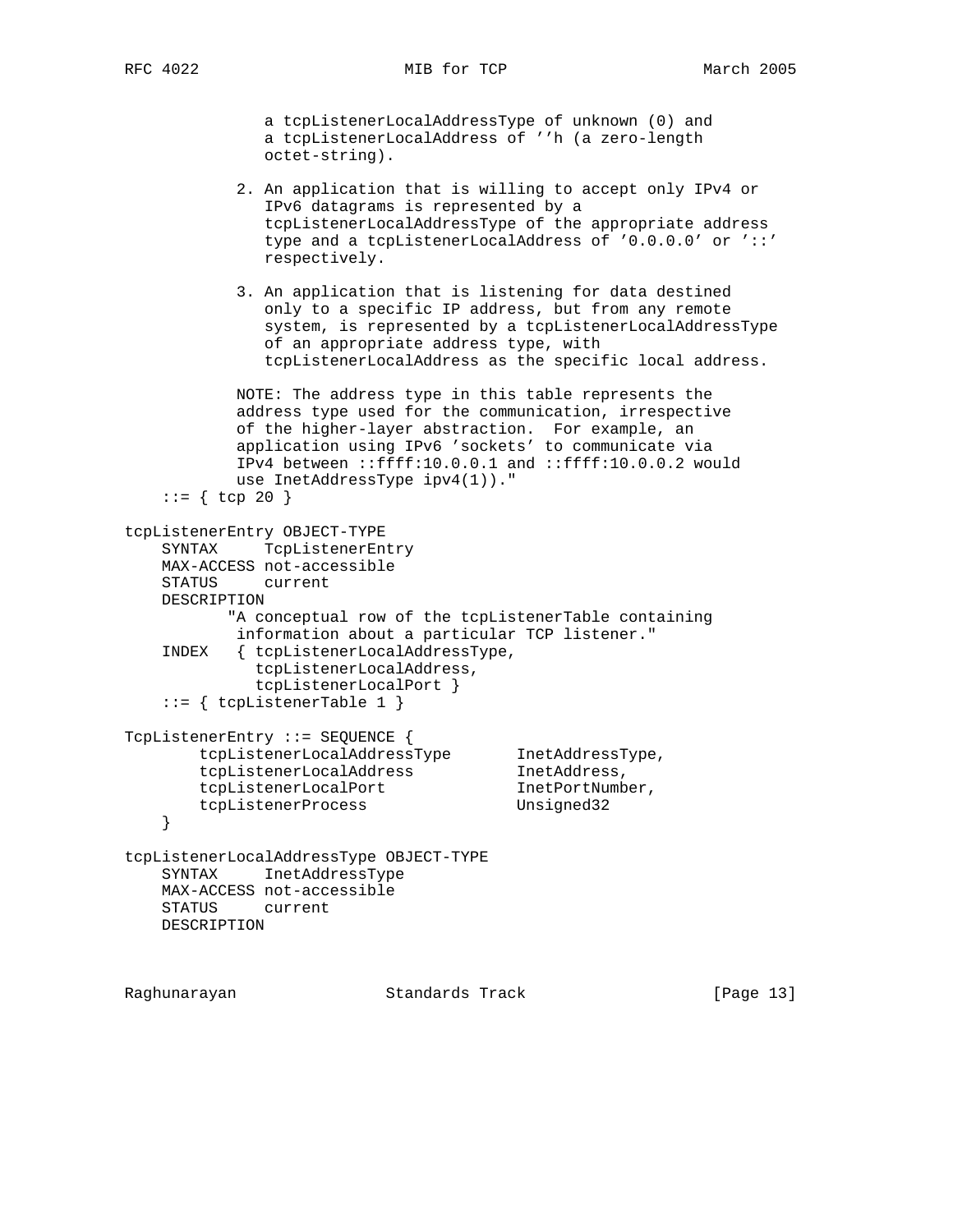"The address type of tcpListenerLocalAddress. The value should be unknown (0) if connection initiations to all local IP addresses are accepted." ::= { tcpListenerEntry 1 } tcpListenerLocalAddress OBJECT-TYPE SYNTAX InetAddress MAX-ACCESS not-accessible STATUS current DESCRIPTION "The local IP address for this TCP connection. The value of this object can be represented in three possible ways, depending on the characteristics of the listening application: 1. For an application willing to accept both IPv4 and IPv6 datagrams, the value of this object must be ''h (a zero-length octet-string), with the value of the corresponding tcpListenerLocalAddressType object being unknown (0). 2. For an application willing to accept only IPv4 or IPv6 datagrams, the value of this object must be '0.0.0.0' or '::' respectively, with tcpListenerLocalAddressType representing the appropriate address type. 3. For an application which is listening for data destined only to a specific IP address, the value of this object is the specific local address, with tcpListenerLocalAddressType representing the appropriate address type. As this object is used in the index for the tcpListenerTable, implementors should be careful not to create entries that would result in OIDs with more than 128 subidentifiers; otherwise the information cannot be accessed, using SNMPv1, SNMPv2c, or SNMPv3."  $::=$  { tcpListenerEntry 2 } tcpListenerLocalPort OBJECT-TYPE SYNTAX InetPortNumber MAX-ACCESS not-accessible STATUS current DESCRIPTION "The local port number for this TCP connection." ::= { tcpListenerEntry 3 }

Raghunarayan Standards Track [Page 14]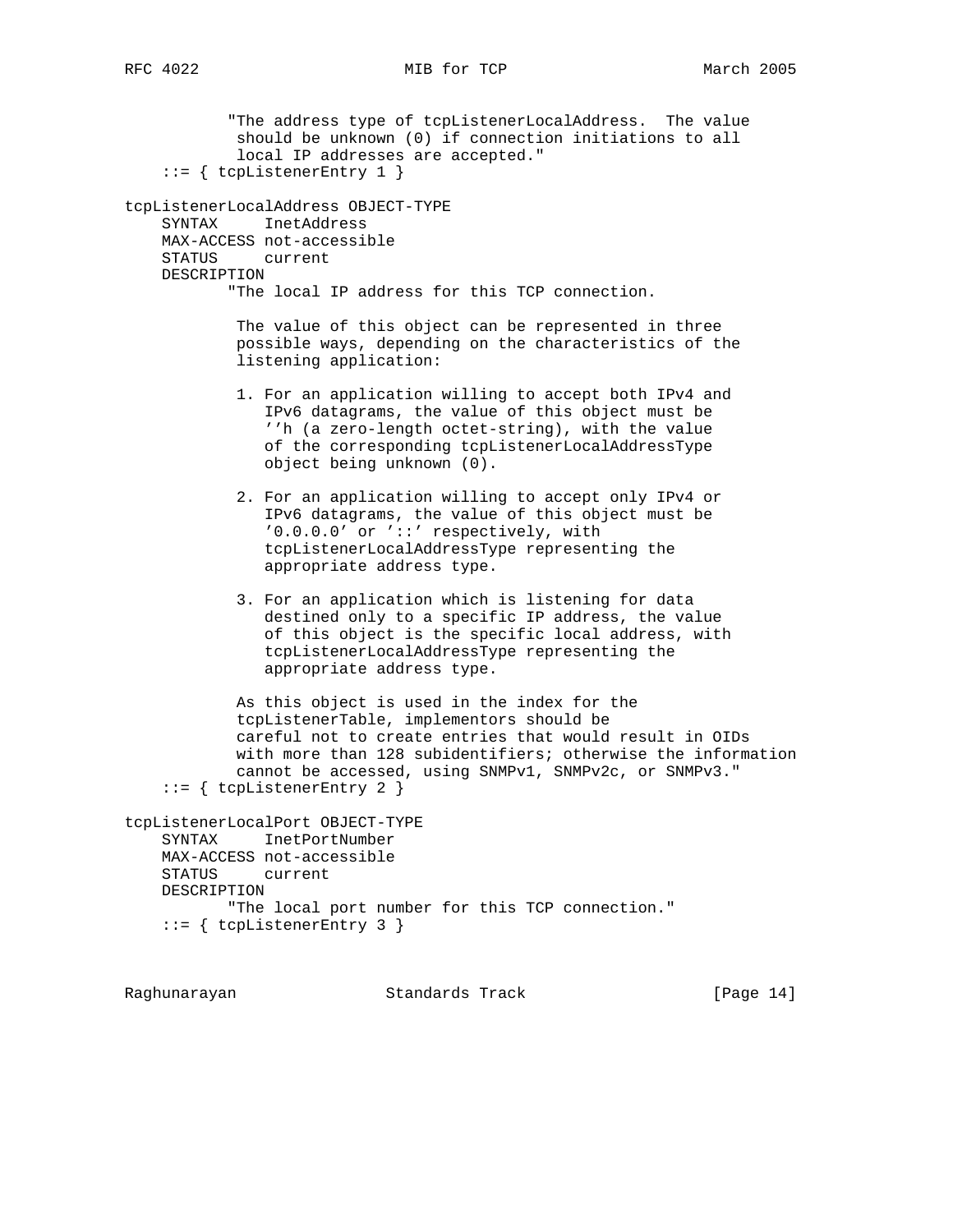```
tcpListenerProcess OBJECT-TYPE
    SYNTAX Unsigned32
    MAX-ACCESS read-only
    STATUS current
    DESCRIPTION
            "The system's process ID for the process associated with
            this listener, or zero if there is no such process. This
            value is expected to be the same as HOST-RESOURCES-MIB::
            hrSWRunIndex or SYSAPPL-MIB::sysApplElmtRunIndex for some
            row in the appropriate tables."
    ::= { tcpListenerEntry 4 }
-- The deprecated TCP Connection table
tcpConnTable OBJECT-TYPE
    SYNTAX SEQUENCE OF TcpConnEntry
    MAX-ACCESS not-accessible
    STATUS deprecated
    DESCRIPTION
           "A table containing information about existing IPv4-specific
            TCP connections or listeners. This table has been
            deprecated in favor of the version neutral
            tcpConnectionTable."
     ::= { tcp 13 }
tcpConnEntry OBJECT-TYPE
    SYNTAX TcpConnEntry
    MAX-ACCESS not-accessible
    STATUS deprecated
    DESCRIPTION
           "A conceptual row of the tcpConnTable containing information
            about a particular current IPv4 TCP connection. Each row
            of this table is transient in that it ceases to exist when
            (or soon after) the connection makes the transition to the
            CLOSED state."
     INDEX { tcpConnLocalAddress,
              tcpConnLocalPort,
              tcpConnRemAddress,
              tcpConnRemPort }
    ::= \{ \text{tcpConnTable 1 } \}TcpConnEntry ::= SEQUENCE {
        tcpConnState INTEGER,
        tcpConnLocalAddress IpAddress,
 tcpConnLocalPort Integer32,
 tcpConnRemAddress IpAddress,
 tcpConnRemPort Integer32
```
Raghunarayan Standards Track [Page 15]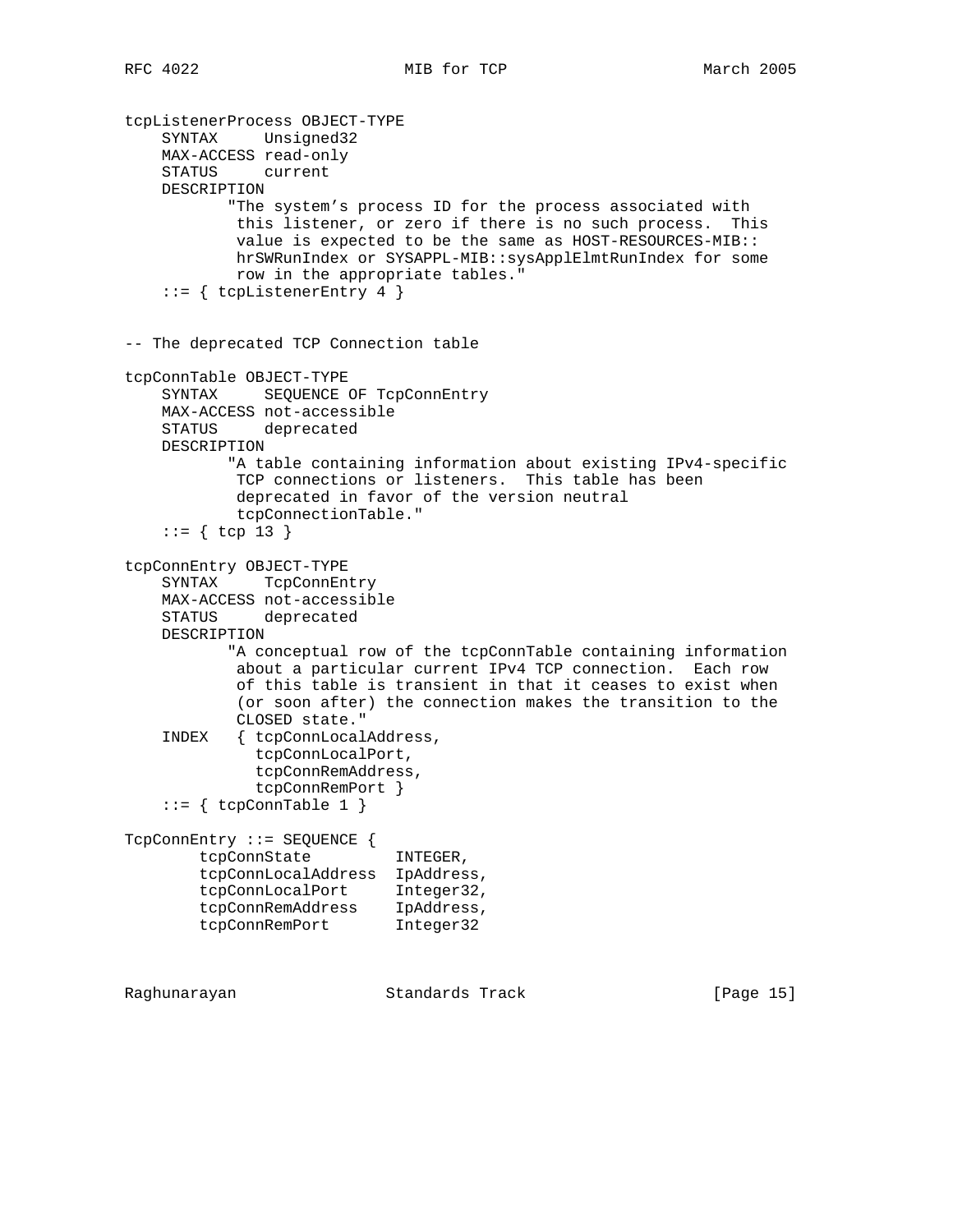```
 }
tcpConnState OBJECT-TYPE
     SYNTAX INTEGER {
                    closed(1),
                     listen(2),
                    synSent(3),
                    synReceived(4),
                     established(5),
                     finWait1(6),
                     finWait2(7),
                     closeWait(8),
                     lastAck(9),
                     closing(10),
                     timeWait(11),
               deleteTCB(12)<br>}
 }
    MAX-ACCESS read-write
     STATUS deprecated
    DESCRIPTION
            "The state of this TCP connection.
             The only value that may be set by a management station is
            deleteTCB(12). Accordingly, it is appropriate for an agent
             to return a 'badValue' response if a management station
             attempts to set this object to any other value.
             If a management station sets this object to the value
             deleteTCB(12), then the TCB (as defined in [RFC793]) of
             the corresponding connection on the managed node is
             deleted, resulting in immediate termination of the
             connection.
             As an implementation-specific option, a RST segment may be
             sent from the managed node to the other TCP endpoint (note,
            however, that RST segments are not sent reliably)."
     ::= { tcpConnEntry 1 }
tcpConnLocalAddress OBJECT-TYPE
     SYNTAX IpAddress
    MAX-ACCESS read-only
    STATUS deprecated
    DESCRIPTION
            "The local IP address for this TCP connection. In the case
            of a connection in the listen state willing to
            accept connections for any IP interface associated with the
            node, the value 0.0.0.0 is used."
    ::= { tcpConnEntry 2 }
```
Raghunarayan **Standards Track** [Page 16]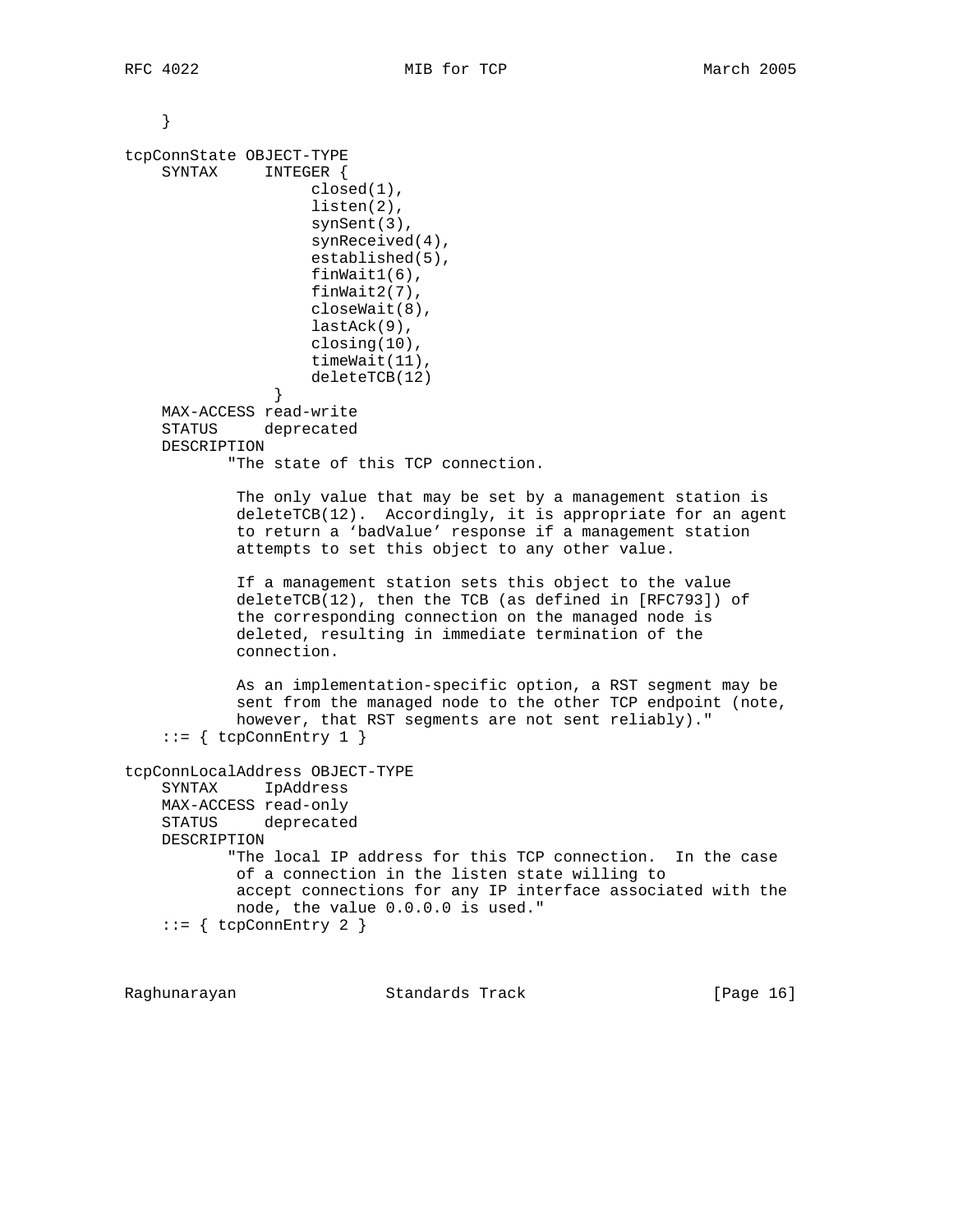tcpConnLocalPort OBJECT-TYPE SYNTAX Integer32 (0..65535) MAX-ACCESS read-only STATUS deprecated DESCRIPTION "The local port number for this TCP connection."  $::=$  { tcpConnEntry 3 } tcpConnRemAddress OBJECT-TYPE SYNTAX IpAddress MAX-ACCESS read-only STATUS deprecated DESCRIPTION "The remote IP address for this TCP connection."  $::=$  { tcpConnEntry 4 } tcpConnRemPort OBJECT-TYPE SYNTAX Integer32 (0..65535) MAX-ACCESS read-only STATUS deprecated DESCRIPTION "The remote port number for this TCP connection."  $::=$  { tcpConnEntry 5 } -- conformance information tcpMIBConformance OBJECT IDENTIFIER ::= { tcpMIB 2 } tcpMIBCompliances OBJECT IDENTIFIER ::= { tcpMIBConformance 1 } tcpMIBGroups OBJECT IDENTIFIER  $::=$  { tcpMIBConformance 2 } -- compliance statements tcpMIBCompliance2 MODULE-COMPLIANCE STATUS current DESCRIPTION "The compliance statement for systems that implement TCP. A number of INDEX objects cannot be represented in the form of OBJECT clauses in SMIv2 but have the following compliance requirements, expressed in OBJECT clause form in this description clause: -- OBJECT tcpConnectionLocalAddressType -- SYNTAX InetAddressType { ipv4(1), ipv6(2) } -- DESCRIPTION -- This MIB requires support for only global IPv4

Raghunarayan Standards Track [Page 17]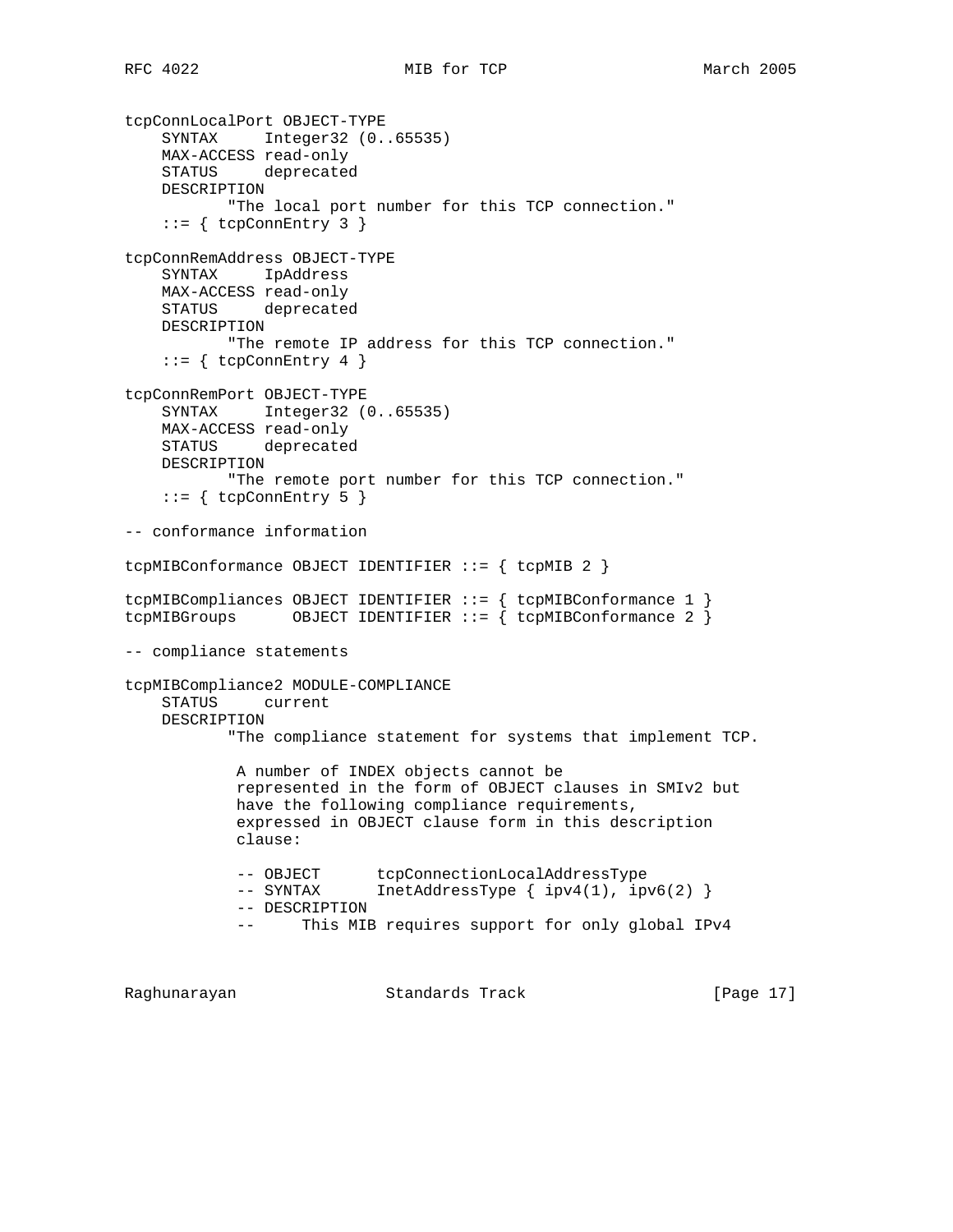-- and IPv6 address types. -- -- OBJECT tcpConnectionRemAddressType -- SYNTAX InetAddressType { ipv4(1), ipv6(2) } -- DESCRIPTION -- This MIB requires support for only global IPv4 -- and IPv6 address types.  $- -$ -- OBJECT tcpListenerLocalAddressType -- SYNTAX InetAddressType { unknown(0), ipv4(1), -- ipv6(2) } -- DESCRIPTION -- This MIB requires support for only global IPv4 -- and IPv6 address types. The type unknown also -- needs to be supported to identify a special -- case in the listener table: a listen using -- both IPv4 and IPv6 addresses on the device.  $- -$  " MODULE -- this module MANDATORY-GROUPS { tcpBaseGroup, tcpConnectionGroup, tcpListenerGroup } GROUP tcpHCGroup DESCRIPTION "This group is mandatory for systems that are capable of receiving or transmitting more than 1 million TCP segments per second. 1 million segments per second will cause a Counter32 to wrap in just over an hour." OBJECT tcpConnectionState SYNTAX INTEGER { closed(1), listen(2), synSent(3), synReceived(4), established(5), finWait1(6), finWait2(7), closeWait(8),  $lastack(9)$ ,  $closing(10)$ ,  $timeWait(11)$  } MIN-ACCESS read-only DESCRIPTION "Write access is not required, nor is support for the value deleteTCB (12)." ::= { tcpMIBCompliances 2 } tcpMIBCompliance MODULE-COMPLIANCE STATUS deprecated DESCRIPTION "The compliance statement for IPv4-only systems that implement TCP. In order to be IP version independent, this compliance statement is deprecated in favor of tcpMIBCompliance2. However, agents are still encouraged to implement these objects in order to interoperate with the deployed base of managers."

Raghunarayan Standards Track [Page 18]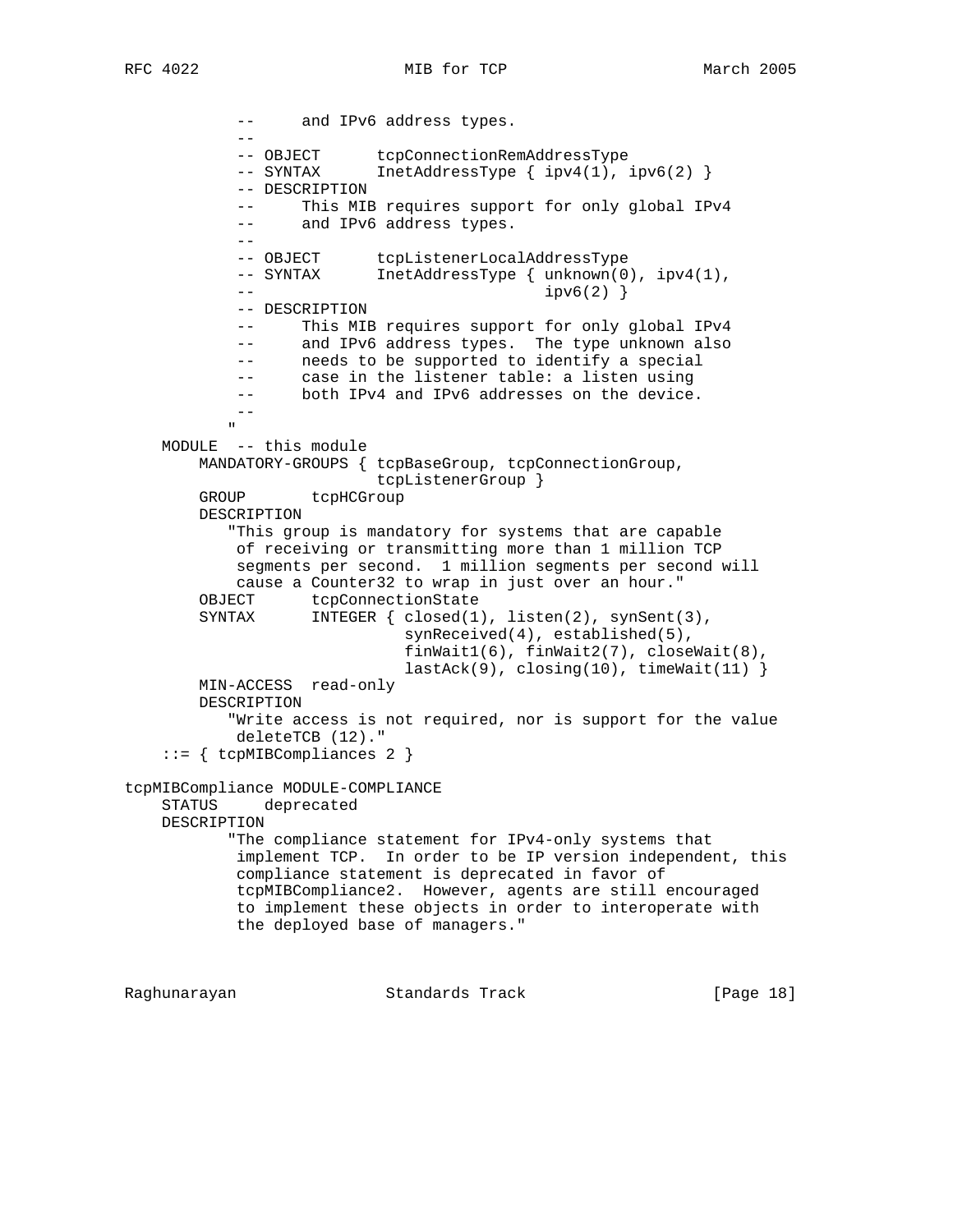```
 MODULE -- this module
        MANDATORY-GROUPS { tcpGroup }
       OBJECT tcpConnState
        MIN-ACCESS read-only
        DESCRIPTION
            "Write access is not required."
     ::= { tcpMIBCompliances 1 }
-- units of conformance
tcpGroup OBJECT-GROUP
    OBJECTS { tcpRtoAlgorithm, tcpRtoMin, tcpRtoMax,
                tcpMaxConn, tcpActiveOpens,
                tcpPassiveOpens, tcpAttemptFails,
                tcpEstabResets, tcpCurrEstab, tcpInSegs,
                tcpOutSegs, tcpRetransSegs, tcpConnState,
                tcpConnLocalAddress, tcpConnLocalPort,
                tcpConnRemAddress, tcpConnRemPort,
                tcpInErrs, tcpOutRsts }
    STATUS deprecated
    DESCRIPTION
            "The tcp group of objects providing for management of TCP
            entities."
    ::= { tcpMIBGroups 1 }
tcpBaseGroup OBJECT-GROUP
     OBJECTS { tcpRtoAlgorithm, tcpRtoMin, tcpRtoMax,
                tcpMaxConn, tcpActiveOpens,
                tcpPassiveOpens, tcpAttemptFails,
                tcpEstabResets, tcpCurrEstab, tcpInSegs,
                tcpOutSegs, tcpRetransSegs,
                tcpInErrs, tcpOutRsts }
     STATUS current
    DESCRIPTION
           "The group of counters common to TCP entities."
    ::= { tcpMIBGroups 2 }
tcpConnectionGroup OBJECT-GROUP
    OBJECTS { tcpConnectionState, tcpConnectionProcess }
    STATUS current
    DESCRIPTION
           "The group provides general information about TCP
            connections."
    ::= { tcpMIBGroups 3 }
tcpListenerGroup OBJECT-GROUP
    OBJECTS { tcpListenerProcess }
Raghunarayan Standards Track [Page 19]
```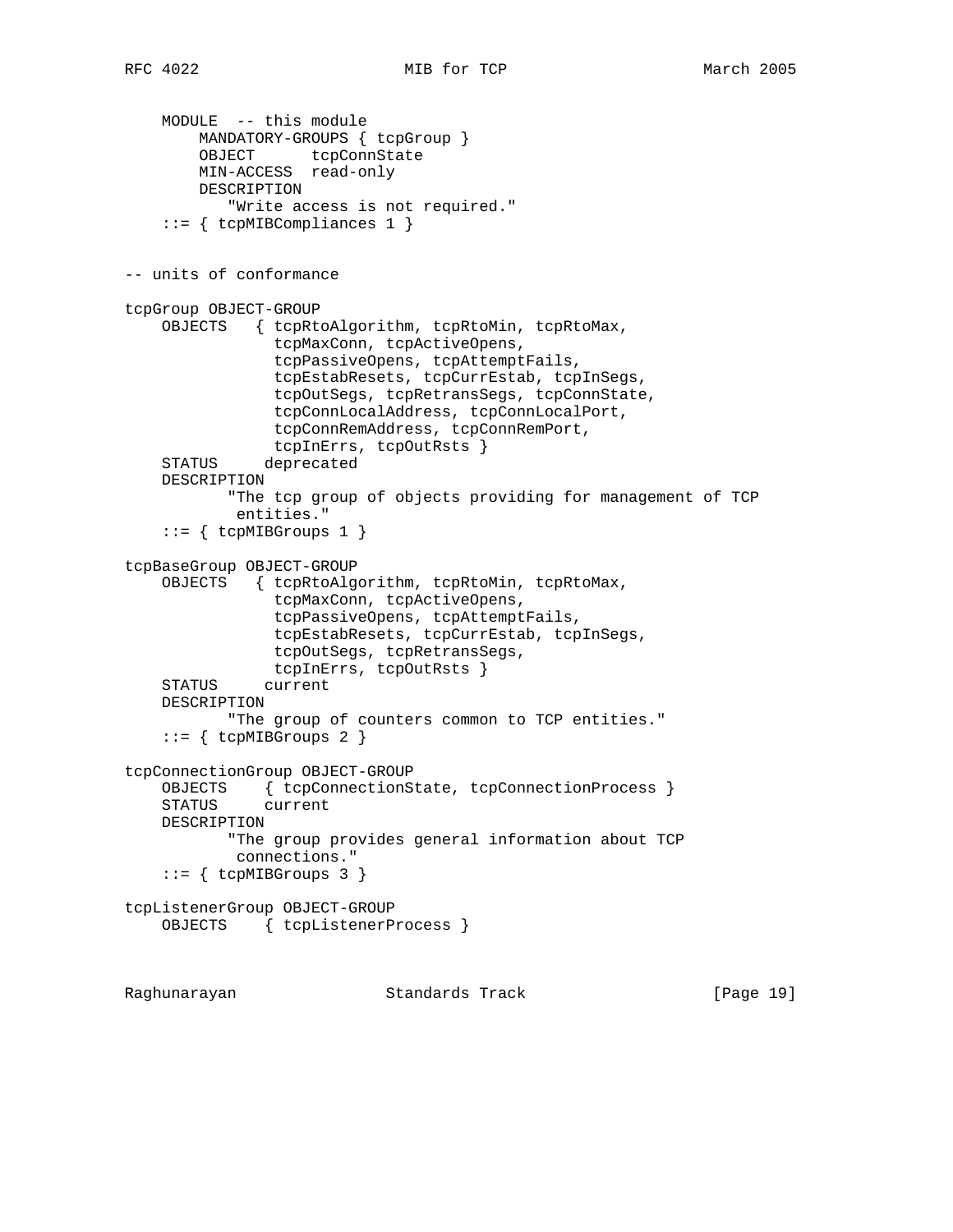```
 STATUS current
     DESCRIPTION
            "This group has objects providing general information about
             TCP listeners."
    ::= { tcpMIBGroups 4 }
tcpHCGroup OBJECT-GROUP
     OBJECTS { tcpHCInSegs, tcpHCOutSegs }
     STATUS current
    DESCRIPTION
            "The group of objects providing for counters of high speed
            TCP implementations."
    ::= { tcpMIBGroups 5 }
```
END

4. Acknowledgements

 This document contains a modified subset of RFC 1213 and updates RFC 2012 and RFC 2452. Acknowledgements are therefore due to the authors and editors of these documents for their excellent work. Several useful comments regarding usability and design were also received from Kristine Adamson. The authors would like to thank all these people for their contribution to this effort.

- 5. References
- 5.1. Normative References
	- [RFC793] Postel, J., "Transmission Control Protocol", STD 7, RFC 793, DARPA, September 1981.
	- [RFC2287] Krupczak, C. and J. Saperia, "Definitions of System-Level Managed Objects for Applications", RFC 2287, February 1998.
	- [RFC2578] McCloghrie, K., Perkins, D., and J. Schoenwaelder, "Structure of Management Information Version 2 (SMIv2)", STD 58, RFC 2578, April 1999.
	- [RFC2579] McCloghrie, K., Perkins, D., and J. Schoenwaelder, "Textual Conventions for SMIv2", STD 58, RFC 2579, April 1999.
	- [RFC2580] McCloghrie, K., Perkins, D., and J. Schoenwaelder, "Conformance Statements for SMIv2", STD 58, RFC 2580, April 1999.
	- [RFC2790] Waldbusser, S. and P. Grillo, "Host Resources MIB", RFC 2790, March 2000.

| Raqhunarayan | Standards Track | [Page 20] |
|--------------|-----------------|-----------|
|--------------|-----------------|-----------|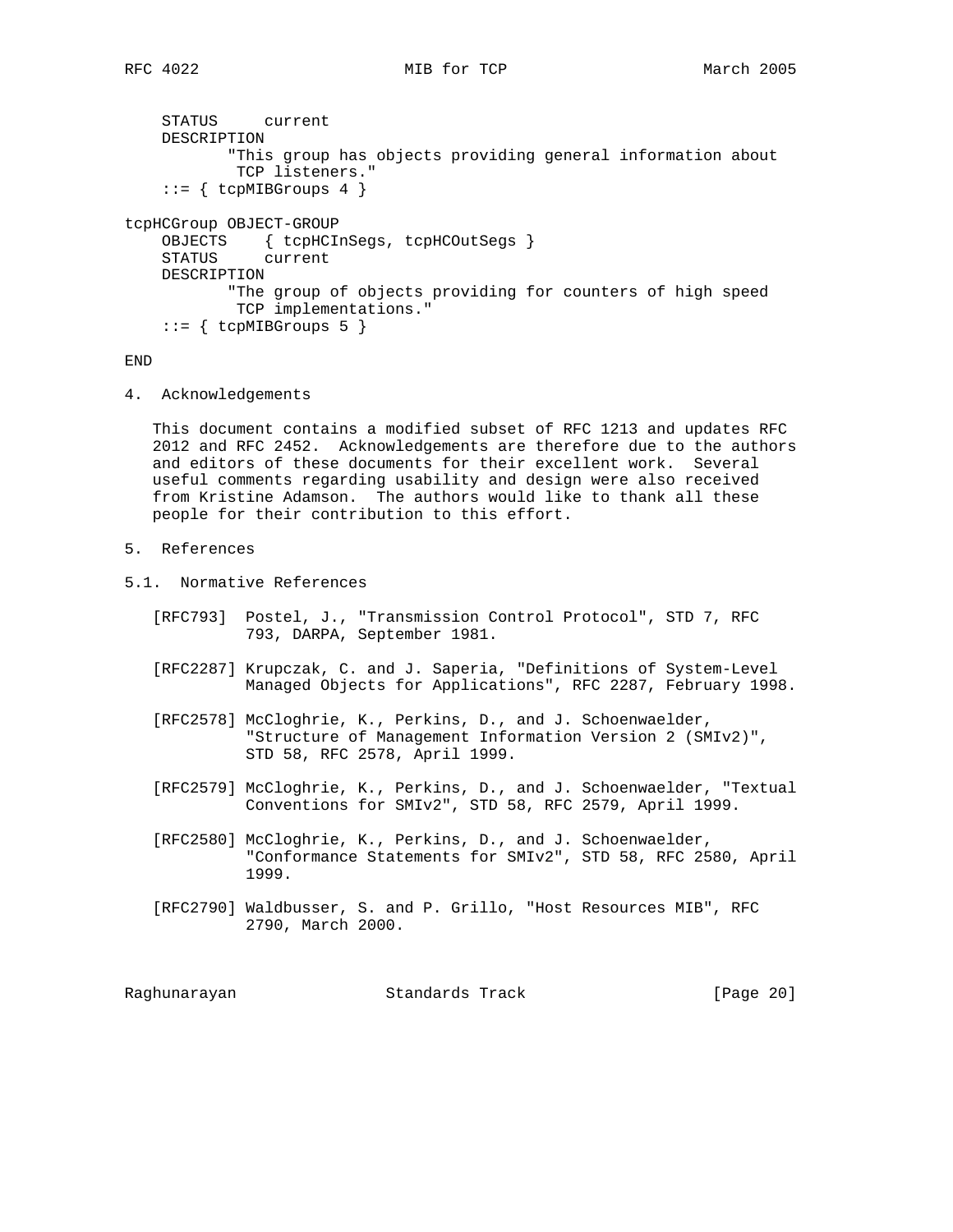- [RFC4001] Daniele, M., Haberman, B., Routhier, S., and J. Schoenwaelder, "Textual Conventions for Internet Network Addresses", RFC 4001, February 2005.
- 5.2. Informative References
	- [RFC1213] McCloghrie, K. and M. Rose, "Management Information Base for Network Management of TCP/IP-based internets", RFC 1213, March 1991.
	- [RFC2012] McCloghrie, K., Ed., "SNMPv2 Management Information Base for the Transmission Control Protocol using SMIv2", RFC 2012, November 1996.
	- [RFC2452] Daniele, M., "IP Version 6 Management Information Base for the Transmission Control Protocol", RFC 2452, December 1998.
	- [RFC2988] Paxson, V. and M. Allman, "Computing TCP's Retransmission Timer", RFC 2988, November 2000.
	- [RFC3410] Case, J., Mundy, R., Partain, D., and B. Stewart, "Introduction and Applicability Statements for Internet- Standard Management Framework", RFC 3410, December 2002.
	- [RFC3418] Presuhn, R., Ed., "Management Information Base (MIB) for the Simple Network Management Protocol (SNMP)", RFC 3418, December 2002.
	- [VANJ] Jacobson, V., "Congestion Avoidance and Control", SIGCOMM 1988, Stanford, California.
- 6. Security Considerations

 There are a number of management objects defined in this MIB module with a MAX-ACCESS clause of read-write. Such objects may be considered sensitive or vulnerable in some network environments. The support for SET operations in a non-secure environment without proper protection can have a negative effect on network operations. These are the tables and objects and their sensitivity/vulnerability:

 o The tcpConnectionState and tcpConnState objects have a MAX-ACCESS clause of read-write, which allows termination of an arbitrary connection. Unauthorized access could cause a denial of service.

 Some of the readable objects in this MIB module (i.e., objects with a MAX-ACCESS other than not-accessible) may be considered sensitive or vulnerable in some network environments. It is thus important to

Raghunarayan **Standards Track** [Page 21]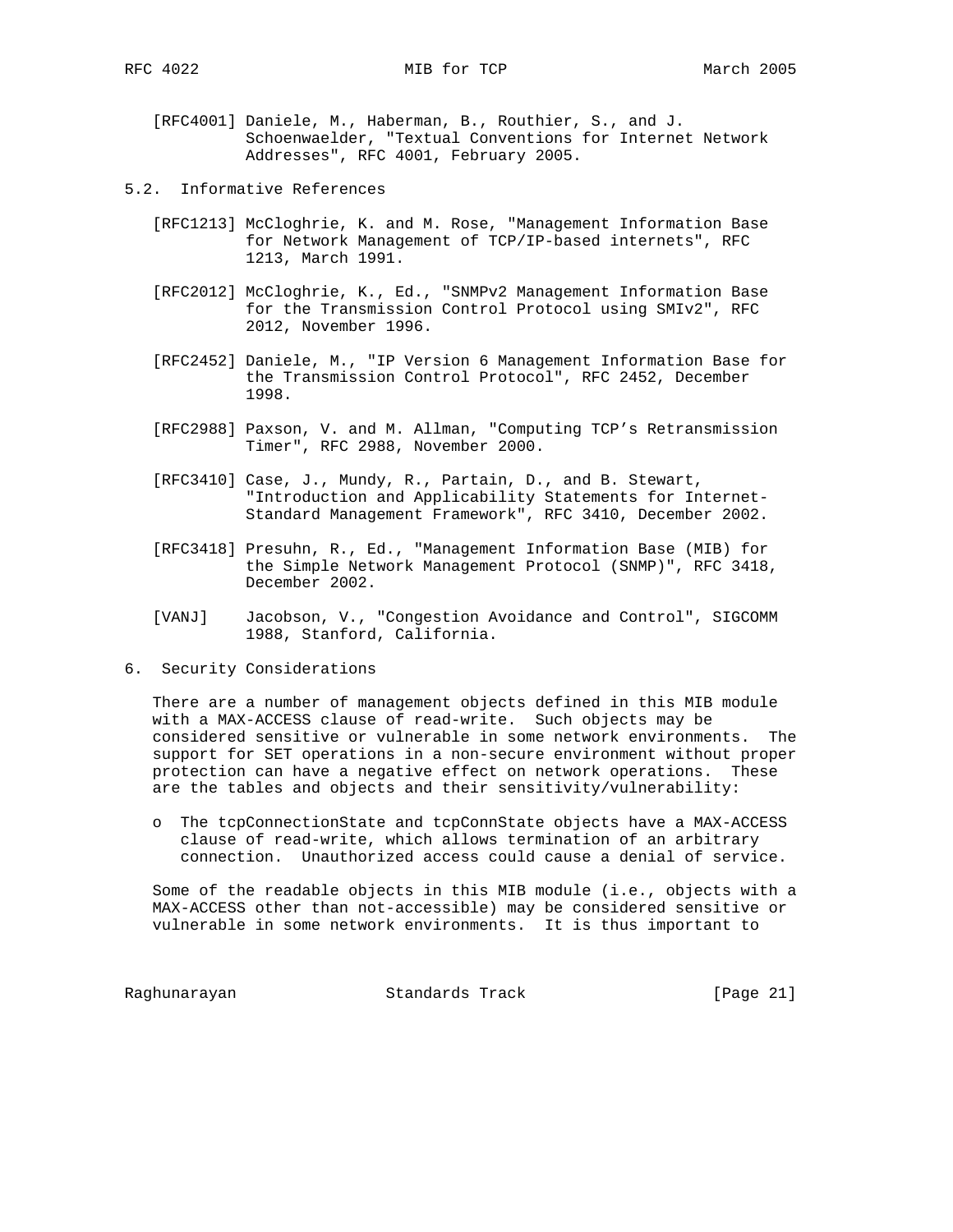control even GET and/or NOTIFY access to these objects and possibly to even encrypt the values of these objects when sending them over the network via SNMP. These are the tables and objects and their sensitivity/vulnerability:

- o The tcpConnectionTable and the tcpConnTable contain objects providing information about the active connections on the device, the status of these connections, and the associated processes. This information may be used by an attacker to launch attacks against known/unknown weakness in certain protocols/applications. In addition, access to the connection table could also have privacy implications, as it provides detailed information on active connections.
- o The tcpListenerTable and the tcpConnTable contain objects providing information about listeners on an entity. For example, the tcpListenerLocalPort and tcpConnLocalPort objects can be used to identify what ports are open on the machine and what attacks are likely to succeed, without the attacker having to run a port scanner.

 SNMP versions prior to SNMPv3 did not include adequate security. Even if the network itself is secure (for example by using IPSec), even then, there is no control as to who on the secure network is allowed to access and GET/SET (read/change/create/delete) the objects in this MIB module.

 It is RECOMMENDED that implementers consider the security features as provided by the SNMPv3 framework (see [RFC3410], section 8), including full support for the SNMPv3 cryptographic mechanisms (for authentication and privacy).

 Further, deployment of SNMP versions prior to SNMPv3 is NOT RECOMMENDED. Instead, it is RECOMMENDED to deploy SNMPv3 and to enable cryptographic security. It is then a customer/operator responsibility to ensure that the SNMP entity giving access to an instance of this MIB module is properly configured to give access to the objects only to those principals (users) that have legitimate rights to indeed GET or SET (change/create/delete) them.

Raghunarayan Standards Track [Page 22]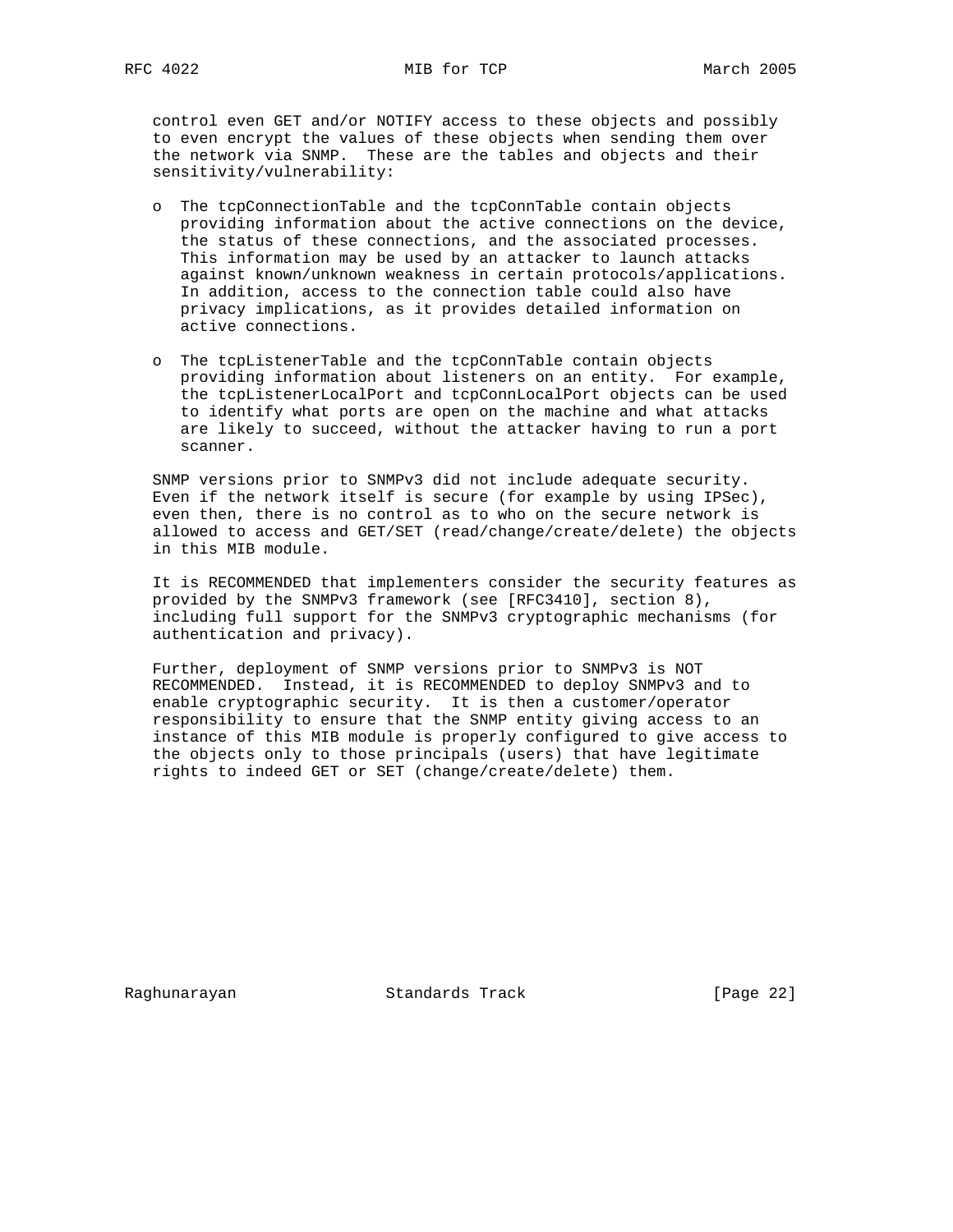# 7. Contributors

 This document is an output of the IPv6 MIB revision team, and contributors to earlier versions of this document include:

 Bill Fenner, AT&T Labs -- Research EMail: fenner@research.att.com

 Brian Haberman EMail: brian@innovationslab.net

 Shawn A. Routhier, Wind River EMail: shawn.routhier@windriver.com

 Juergen Schoenwalder, TU Braunschweig EMail: schoenw@ibr.cs.tu-bs.de

 Dave Thaler, Microsoft EMail: dthaler@windows.microsoft.com

 This document updates parts of the MIBs from several documents. RFC 2012 has been the base document for these updates, and RFC 2452 was the first document to define the managed objects for implementations of TCP over IPv6.

RFC 2012:

 Keith McCloghrie, Cisco Systems (Editor) EMail: kzm@cisco.com

RFC 2452:

 Mike Daniele, Compaq Computer Corporation EMail: daniele@zk3.dec.com

Editor's Address

 Rajiv Raghunarayan Cisco Systems Inc. 170 West Tasman Drive San Jose, CA 95134 USA

EMail: raraghun@cisco.com

Raghunarayan Standards Track [Page 23]